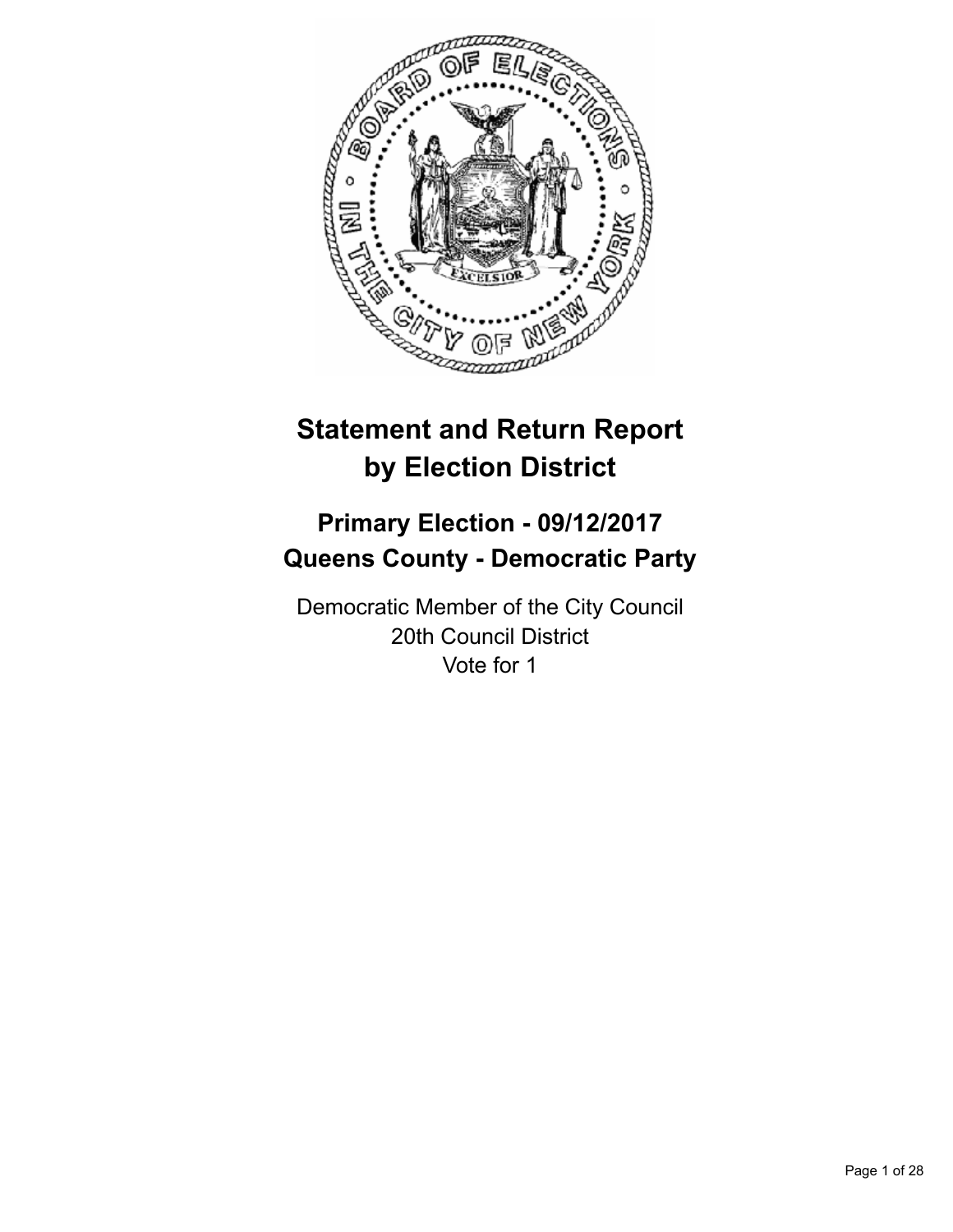

| PUBLIC COUNTER                                           | 83           |
|----------------------------------------------------------|--------------|
| MANUALLY COUNTED EMERGENCY                               | 0            |
| ABSENTEE / MILITARY                                      | 2            |
| AFFIDAVIT                                                | $\mathbf{0}$ |
| Total Ballots                                            | 85           |
| Less - Inapplicable Federal/Special Presidential Ballots | 0            |
| <b>Total Applicable Ballots</b>                          | 85           |
| PETER A. KOO                                             | 37           |
| ALISON TAN                                               | 45           |
| <b>Total Votes</b>                                       | 82           |
| Unrecorded                                               | 3            |

#### **036/25**

| <b>PUBLIC COUNTER</b>                                    | 103 |
|----------------------------------------------------------|-----|
| <b>MANUALLY COUNTED EMERGENCY</b>                        | 0   |
| ABSENTEE / MILITARY                                      | 0   |
| AFFIDAVIT                                                | 0   |
| <b>Total Ballots</b>                                     | 103 |
| Less - Inapplicable Federal/Special Presidential Ballots | 0   |
| <b>Total Applicable Ballots</b>                          | 103 |
| PETER A. KOO                                             | 50  |
| <b>ALISON TAN</b>                                        | 51  |
| UNATTRIBUTABLE WRITE-IN (WRITE-IN)                       |     |
| <b>Total Votes</b>                                       | 102 |
| Unrecorded                                               |     |

| <b>PUBLIC COUNTER</b>                                    | 47 |
|----------------------------------------------------------|----|
| <b>MANUALLY COUNTED EMERGENCY</b>                        | 0  |
| ABSENTEE / MILITARY                                      |    |
| AFFIDAVIT                                                | 0  |
| <b>Total Ballots</b>                                     | 48 |
| Less - Inapplicable Federal/Special Presidential Ballots | 0  |
| <b>Total Applicable Ballots</b>                          | 48 |
| PETER A. KOO                                             | 11 |
| <b>ALISON TAN</b>                                        | 34 |
| <b>Total Votes</b>                                       | 45 |
| Unrecorded                                               | 3  |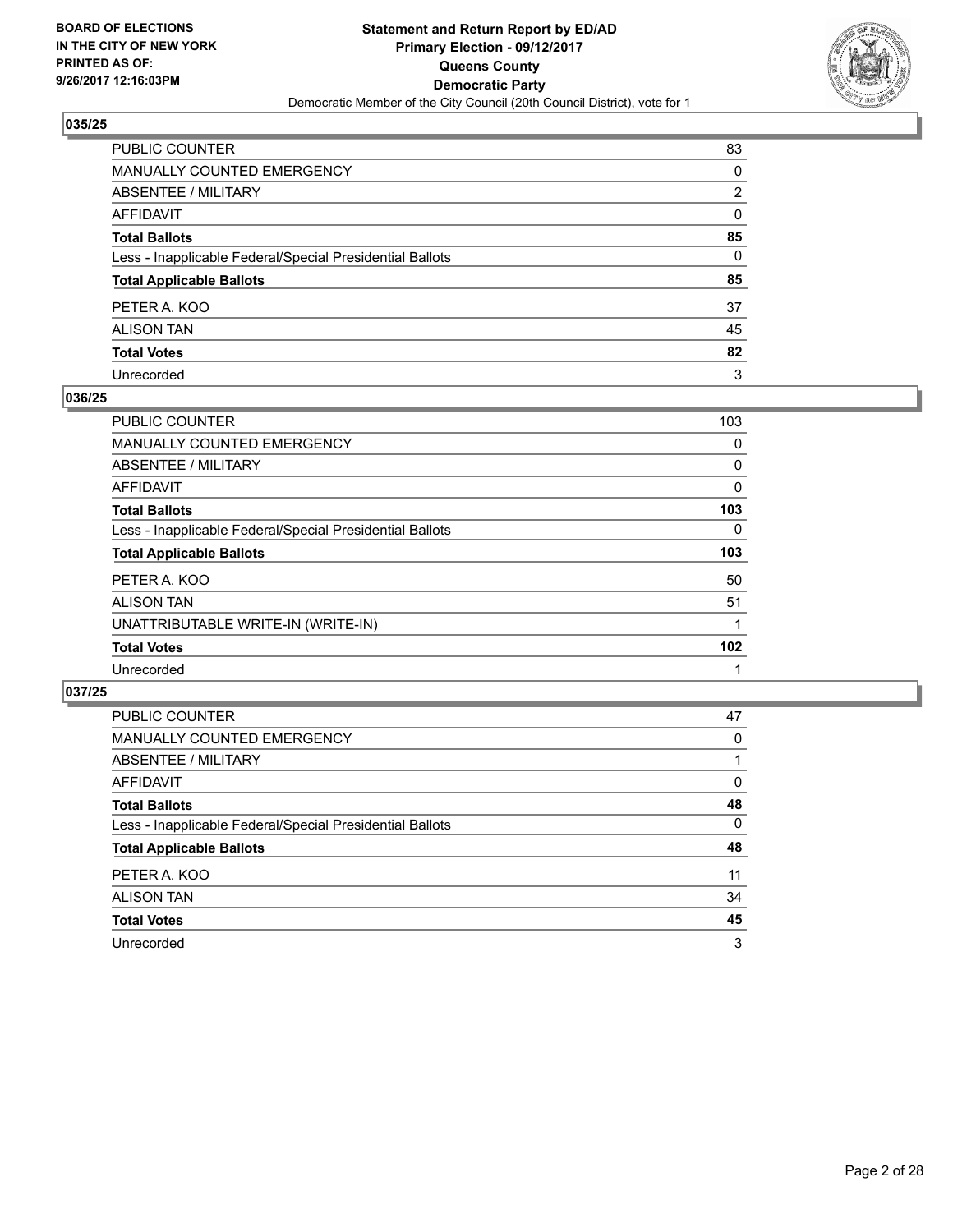

| <b>PUBLIC COUNTER</b>                                    | 56 |
|----------------------------------------------------------|----|
| <b>MANUALLY COUNTED EMERGENCY</b>                        | 0  |
| ABSENTEE / MILITARY                                      | 0  |
| AFFIDAVIT                                                | 0  |
| <b>Total Ballots</b>                                     | 56 |
| Less - Inapplicable Federal/Special Presidential Ballots | 0  |
| <b>Total Applicable Ballots</b>                          | 56 |
| PETER A. KOO                                             | 19 |
| <b>ALISON TAN</b>                                        | 33 |
| JIMMIE MACMILLAN (WRITE-IN)                              |    |
| KENNETH CHU (WRITE-IN)                                   |    |
| UNATTRIBUTABLE WRITE-IN (WRITE-IN)                       |    |
| <b>Total Votes</b>                                       | 55 |
| Unrecorded                                               | 1  |

# **039/25**

| <b>PUBLIC COUNTER</b>                                    | 68 |
|----------------------------------------------------------|----|
| MANUALLY COUNTED EMERGENCY                               | 0  |
| ABSENTEE / MILITARY                                      | 3  |
| <b>AFFIDAVIT</b>                                         | 0  |
| <b>Total Ballots</b>                                     | 71 |
| Less - Inapplicable Federal/Special Presidential Ballots | 0  |
| <b>Total Applicable Ballots</b>                          | 71 |
| PETER A. KOO                                             | 34 |
| <b>ALISON TAN</b>                                        | 31 |
| <b>Total Votes</b>                                       | 65 |
| Unrecorded                                               | 6  |

| PUBLIC COUNTER                                           | 45             |
|----------------------------------------------------------|----------------|
| MANUALLY COUNTED EMERGENCY                               | 0              |
| ABSENTEE / MILITARY                                      | 3              |
| AFFIDAVIT                                                | $\Omega$       |
| <b>Total Ballots</b>                                     | 48             |
| Less - Inapplicable Federal/Special Presidential Ballots | 0              |
| <b>Total Applicable Ballots</b>                          | 48             |
| PETER A. KOO                                             | 18             |
| <b>ALISON TAN</b>                                        | 28             |
| <b>Total Votes</b>                                       | 46             |
| Unrecorded                                               | $\overline{2}$ |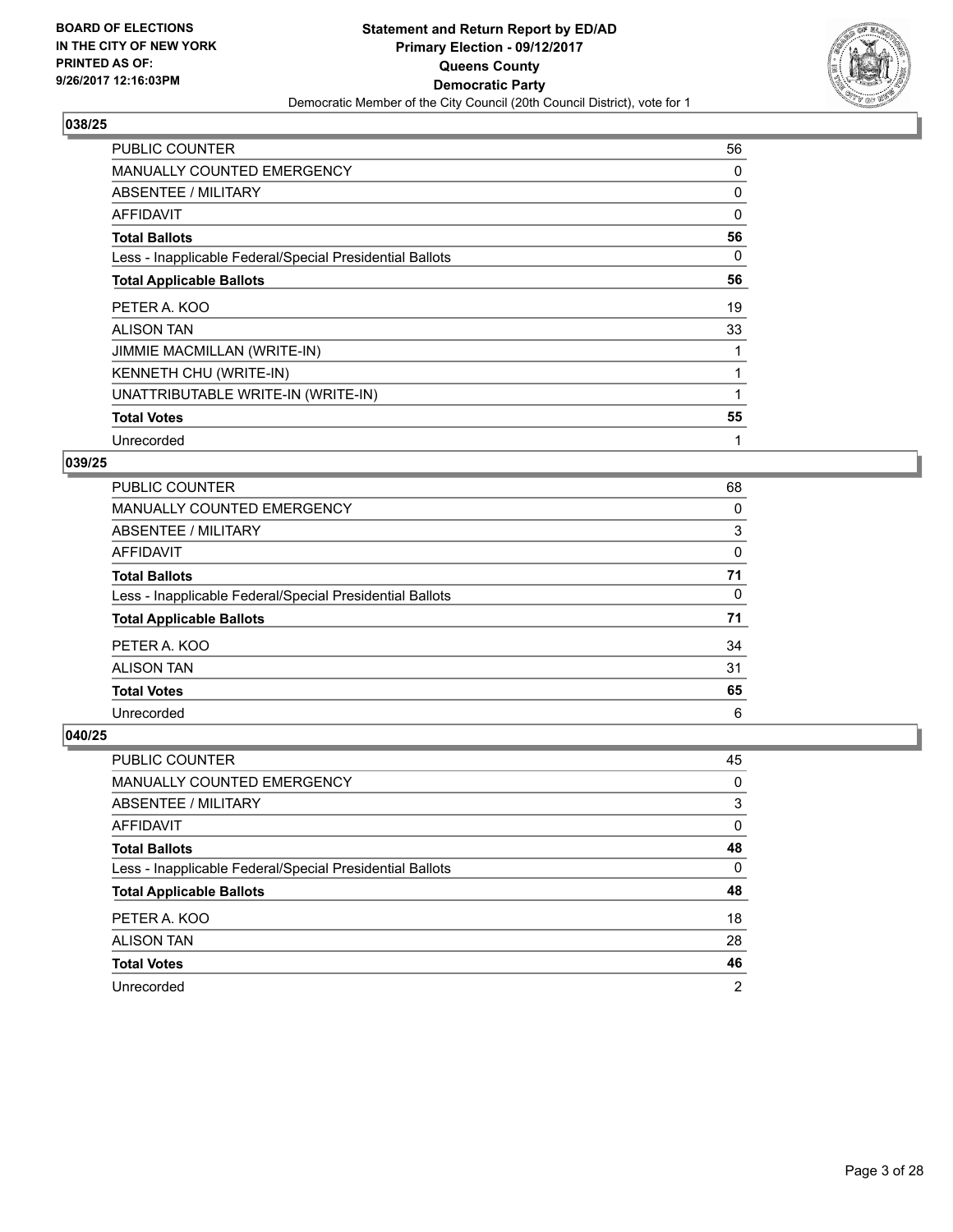

| PUBLIC COUNTER                                           | 27           |
|----------------------------------------------------------|--------------|
| MANUALLY COUNTED EMERGENCY                               | 0            |
| <b>ABSENTEE / MILITARY</b>                               | 0            |
| AFFIDAVIT                                                | $\mathbf{0}$ |
| Total Ballots                                            | 27           |
| Less - Inapplicable Federal/Special Presidential Ballots | $\mathbf{0}$ |
| <b>Total Applicable Ballots</b>                          | 27           |
| PETER A. KOO                                             | 6            |
| ALISON TAN                                               | 20           |
| <b>Total Votes</b>                                       | 26           |
| Unrecorded                                               |              |

#### **042/25**

| PUBLIC COUNTER                                           | 52 |
|----------------------------------------------------------|----|
| MANUALLY COUNTED EMERGENCY                               | 0  |
| ABSENTEE / MILITARY                                      |    |
| AFFIDAVIT                                                | 0  |
| <b>Total Ballots</b>                                     | 53 |
| Less - Inapplicable Federal/Special Presidential Ballots | 0  |
| <b>Total Applicable Ballots</b>                          | 53 |
| PETER A. KOO                                             | 23 |
| <b>ALISON TAN</b>                                        | 27 |
| <b>Total Votes</b>                                       | 50 |
| Unrecorded                                               | 3  |

| <b>PUBLIC COUNTER</b>                                    | 84 |
|----------------------------------------------------------|----|
| <b>MANUALLY COUNTED EMERGENCY</b>                        | 0  |
| <b>ABSENTEE / MILITARY</b>                               | 4  |
| AFFIDAVIT                                                | 0  |
| <b>Total Ballots</b>                                     | 88 |
| Less - Inapplicable Federal/Special Presidential Ballots | 0  |
| <b>Total Applicable Ballots</b>                          | 88 |
| PETER A. KOO                                             | 55 |
| <b>ALISON TAN</b>                                        | 32 |
| <b>Total Votes</b>                                       | 87 |
| Unrecorded                                               |    |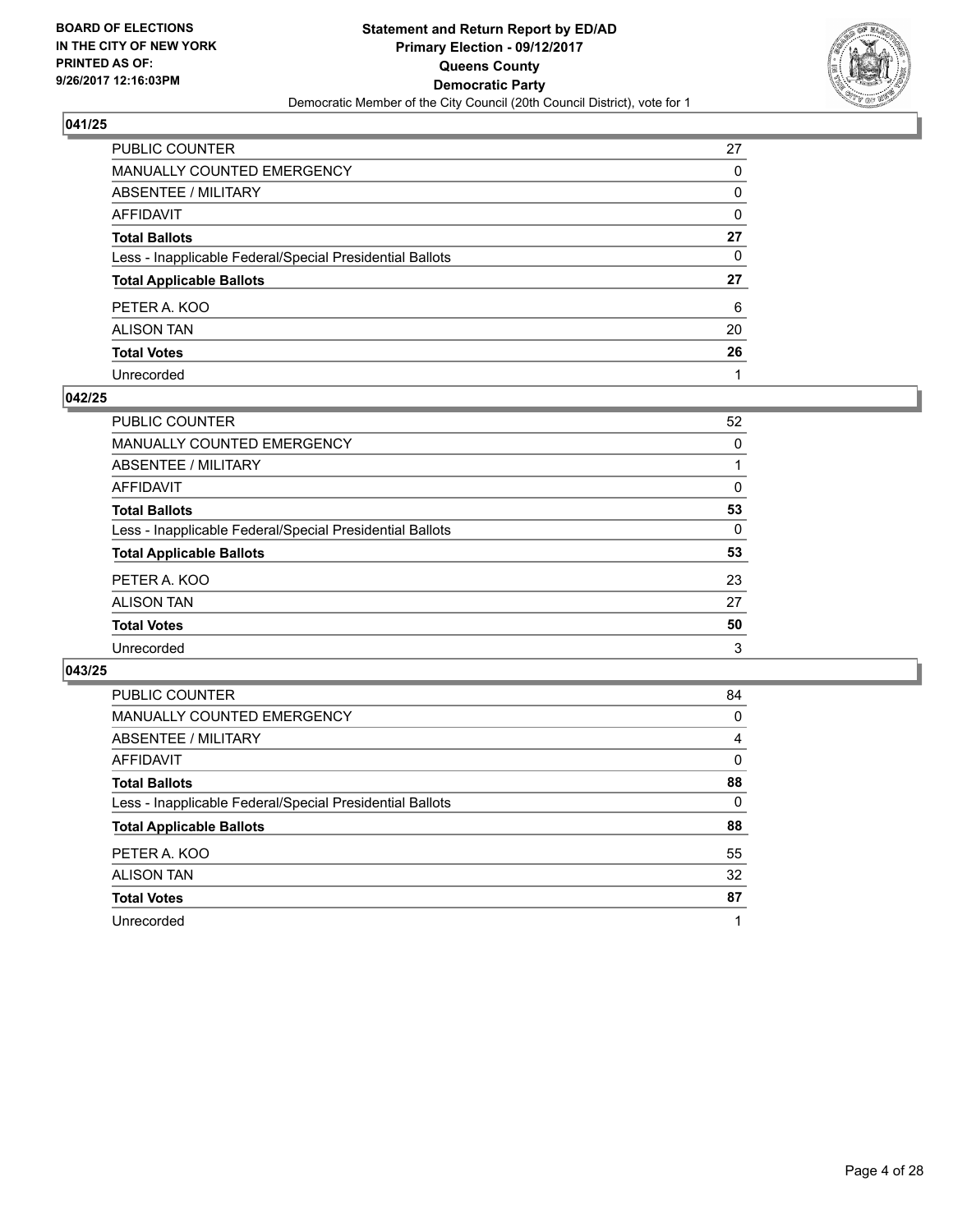

| PUBLIC COUNTER                                           | 93 |
|----------------------------------------------------------|----|
| MANUALLY COUNTED EMERGENCY                               | 0  |
| ABSENTEE / MILITARY                                      | 0  |
| AFFIDAVIT                                                | 0  |
| Total Ballots                                            | 93 |
| Less - Inapplicable Federal/Special Presidential Ballots | 0  |
| <b>Total Applicable Ballots</b>                          | 93 |
| PETER A. KOO                                             | 41 |
| ALISON TAN                                               | 51 |
| <b>Total Votes</b>                                       | 92 |
| Unrecorded                                               |    |

#### **045/25**

| PUBLIC COUNTER                                           | 93 |
|----------------------------------------------------------|----|
| <b>MANUALLY COUNTED EMERGENCY</b>                        | 0  |
| ABSENTEE / MILITARY                                      | 5  |
| AFFIDAVIT                                                | 0  |
| <b>Total Ballots</b>                                     | 98 |
| Less - Inapplicable Federal/Special Presidential Ballots | 0  |
| <b>Total Applicable Ballots</b>                          | 98 |
| PETER A. KOO                                             | 57 |
| <b>ALISON TAN</b>                                        | 39 |
| UNATTRIBUTABLE WRITE-IN (WRITE-IN)                       |    |
| <b>Total Votes</b>                                       | 97 |
| Unrecorded                                               |    |

| <b>PUBLIC COUNTER</b>                                    | 84 |
|----------------------------------------------------------|----|
| MANUALLY COUNTED EMERGENCY                               | 0  |
| ABSENTEE / MILITARY                                      | 2  |
| AFFIDAVIT                                                | 0  |
| <b>Total Ballots</b>                                     | 86 |
| Less - Inapplicable Federal/Special Presidential Ballots | 0  |
| <b>Total Applicable Ballots</b>                          | 86 |
| PETER A. KOO                                             | 48 |
| <b>ALISON TAN</b>                                        | 37 |
| <b>Total Votes</b>                                       | 85 |
| Unrecorded                                               | 1  |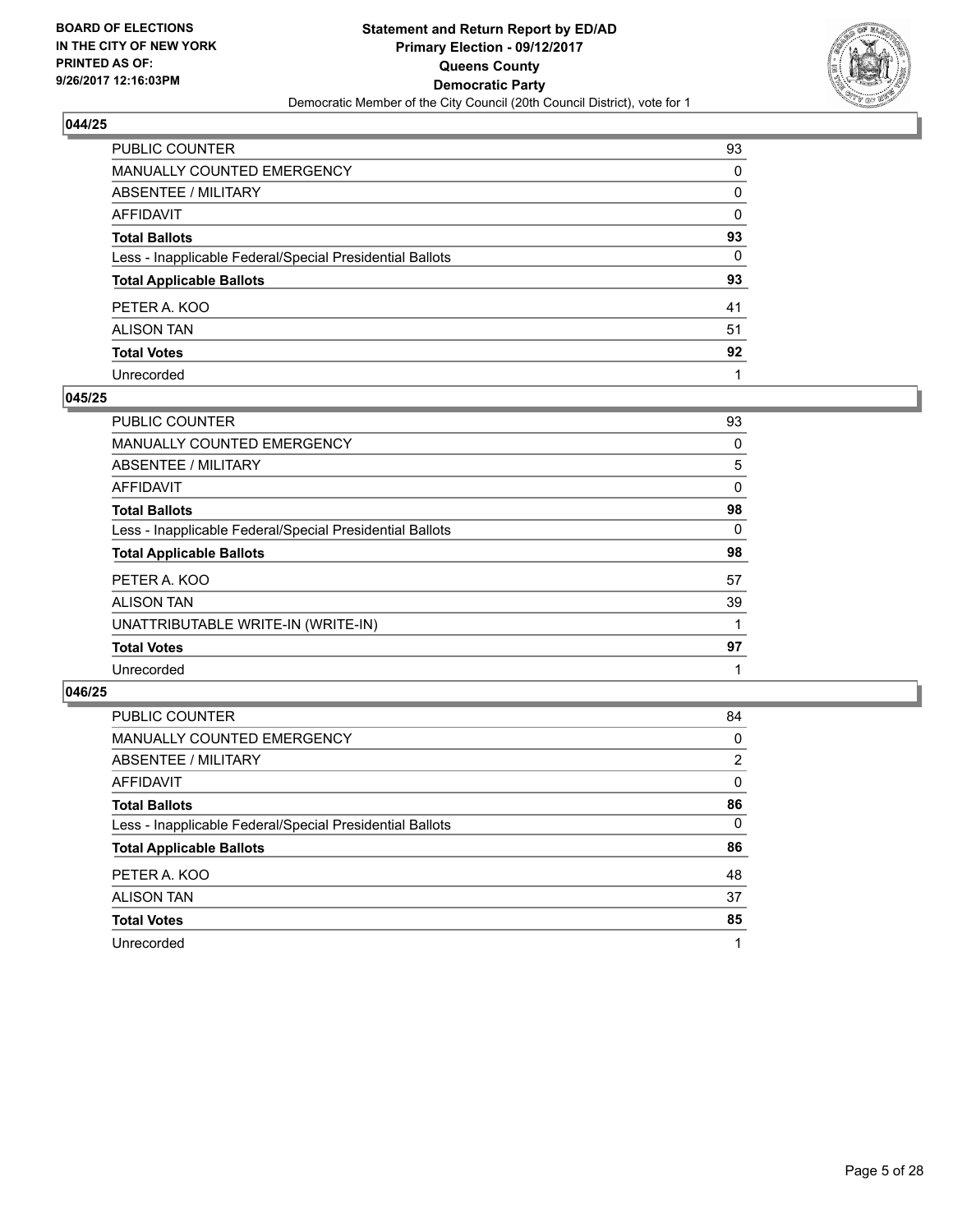

| PUBLIC COUNTER                                           | 93               |
|----------------------------------------------------------|------------------|
| MANUALLY COUNTED EMERGENCY                               | 0                |
| ABSENTEE / MILITARY                                      | 13               |
| AFFIDAVIT                                                | $\mathbf{0}$     |
| Total Ballots                                            | 106              |
| Less - Inapplicable Federal/Special Presidential Ballots | $\Omega$         |
| <b>Total Applicable Ballots</b>                          | 106              |
| PETER A. KOO                                             | 70               |
| ALISON TAN                                               | 32               |
| <b>Total Votes</b>                                       | 102 <sub>2</sub> |
| Unrecorded                                               | 4                |

#### **048/25**

| PUBLIC COUNTER                                           |          |
|----------------------------------------------------------|----------|
| MANUALLY COUNTED EMERGENCY                               | 0        |
| ABSENTEE / MILITARY                                      | 2        |
| AFFIDAVIT                                                | $\Omega$ |
| <b>Total Ballots</b>                                     | 77       |
| Less - Inapplicable Federal/Special Presidential Ballots | 0        |
| <b>Total Applicable Ballots</b>                          | 77       |
| PETER A. KOO                                             | 59       |
| <b>ALISON TAN</b>                                        | 18       |
| <b>Total Votes</b>                                       | 77       |
|                                                          |          |

| <b>PUBLIC COUNTER</b>                                    | 63 |
|----------------------------------------------------------|----|
| <b>MANUALLY COUNTED EMERGENCY</b>                        | 0  |
| ABSENTEE / MILITARY                                      | 3  |
| AFFIDAVIT                                                | 2  |
| <b>Total Ballots</b>                                     | 68 |
| Less - Inapplicable Federal/Special Presidential Ballots | 0  |
| <b>Total Applicable Ballots</b>                          | 68 |
| PETER A. KOO                                             | 47 |
| <b>ALISON TAN</b>                                        | 19 |
| <b>Total Votes</b>                                       | 66 |
| Unrecorded                                               | 2  |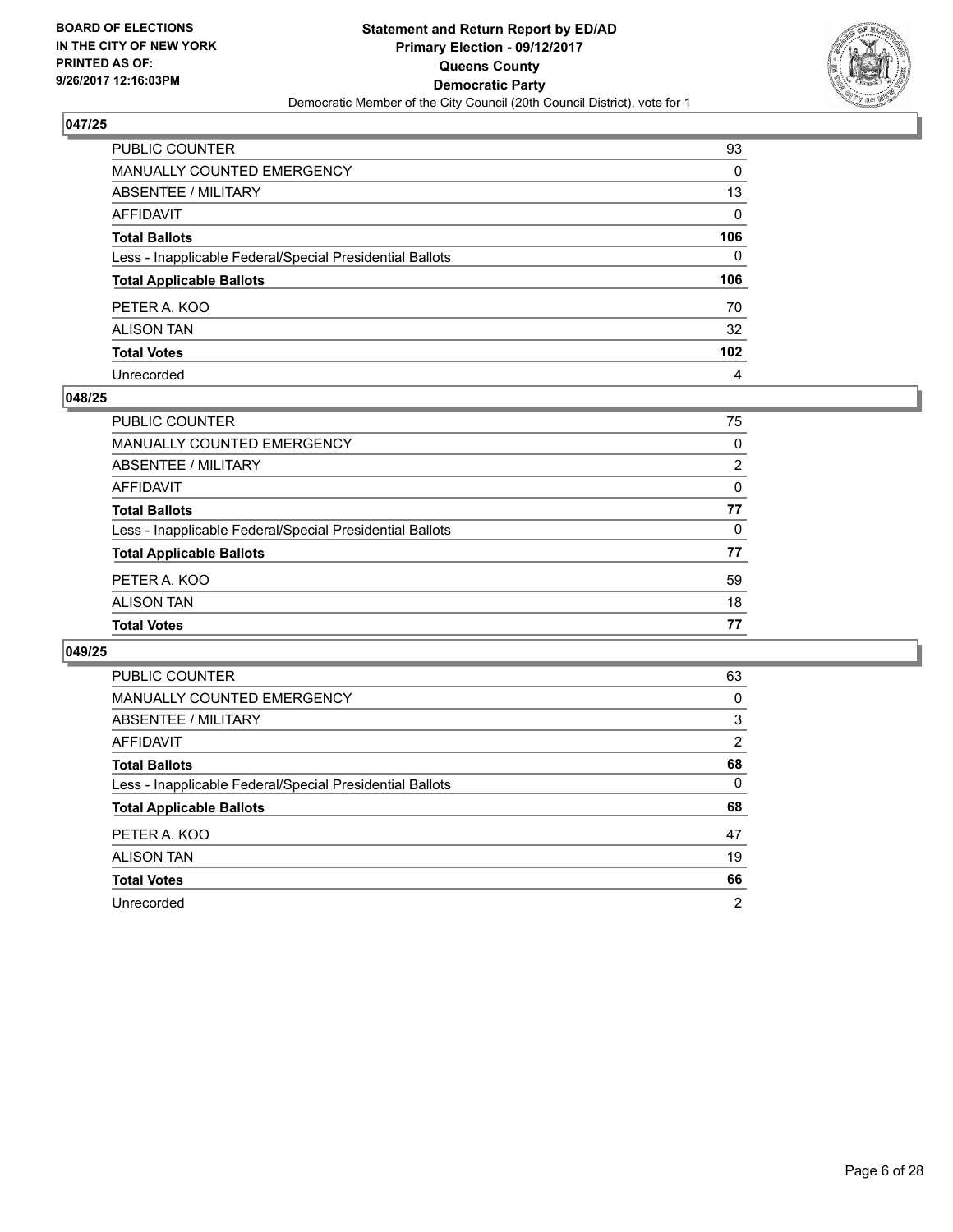

| PUBLIC COUNTER                                           | 86       |
|----------------------------------------------------------|----------|
| MANUALLY COUNTED EMERGENCY                               | 0        |
| <b>ABSENTEE / MILITARY</b>                               |          |
| AFFIDAVIT                                                | $\Omega$ |
| <b>Total Ballots</b>                                     | 87       |
| Less - Inapplicable Federal/Special Presidential Ballots | $\Omega$ |
| <b>Total Applicable Ballots</b>                          | 87       |
| PETER A. KOO                                             | 55       |
| <b>ALISON TAN</b>                                        | 32       |
| <b>Total Votes</b>                                       | 87       |

#### **051/25**

| <b>PUBLIC COUNTER</b>                                    | 102 |
|----------------------------------------------------------|-----|
| <b>MANUALLY COUNTED EMERGENCY</b>                        | 0   |
| ABSENTEE / MILITARY                                      | 2   |
| AFFIDAVIT                                                | 0   |
| <b>Total Ballots</b>                                     | 104 |
| Less - Inapplicable Federal/Special Presidential Ballots | 0   |
| <b>Total Applicable Ballots</b>                          | 104 |
| PETER A. KOO                                             | 79  |
| <b>ALISON TAN</b>                                        | 22  |
| <b>Total Votes</b>                                       | 101 |
| Unrecorded                                               | 3   |
|                                                          |     |

| <b>PUBLIC COUNTER</b>                                    | 110 |
|----------------------------------------------------------|-----|
| <b>MANUALLY COUNTED EMERGENCY</b>                        | 0   |
| ABSENTEE / MILITARY                                      | 6   |
| <b>AFFIDAVIT</b>                                         | 2   |
| <b>Total Ballots</b>                                     | 118 |
| Less - Inapplicable Federal/Special Presidential Ballots | 0   |
| <b>Total Applicable Ballots</b>                          | 118 |
| PETER A. KOO                                             | 84  |
| <b>ALISON TAN</b>                                        | 31  |
| <b>Total Votes</b>                                       | 115 |
| Unrecorded                                               | 3   |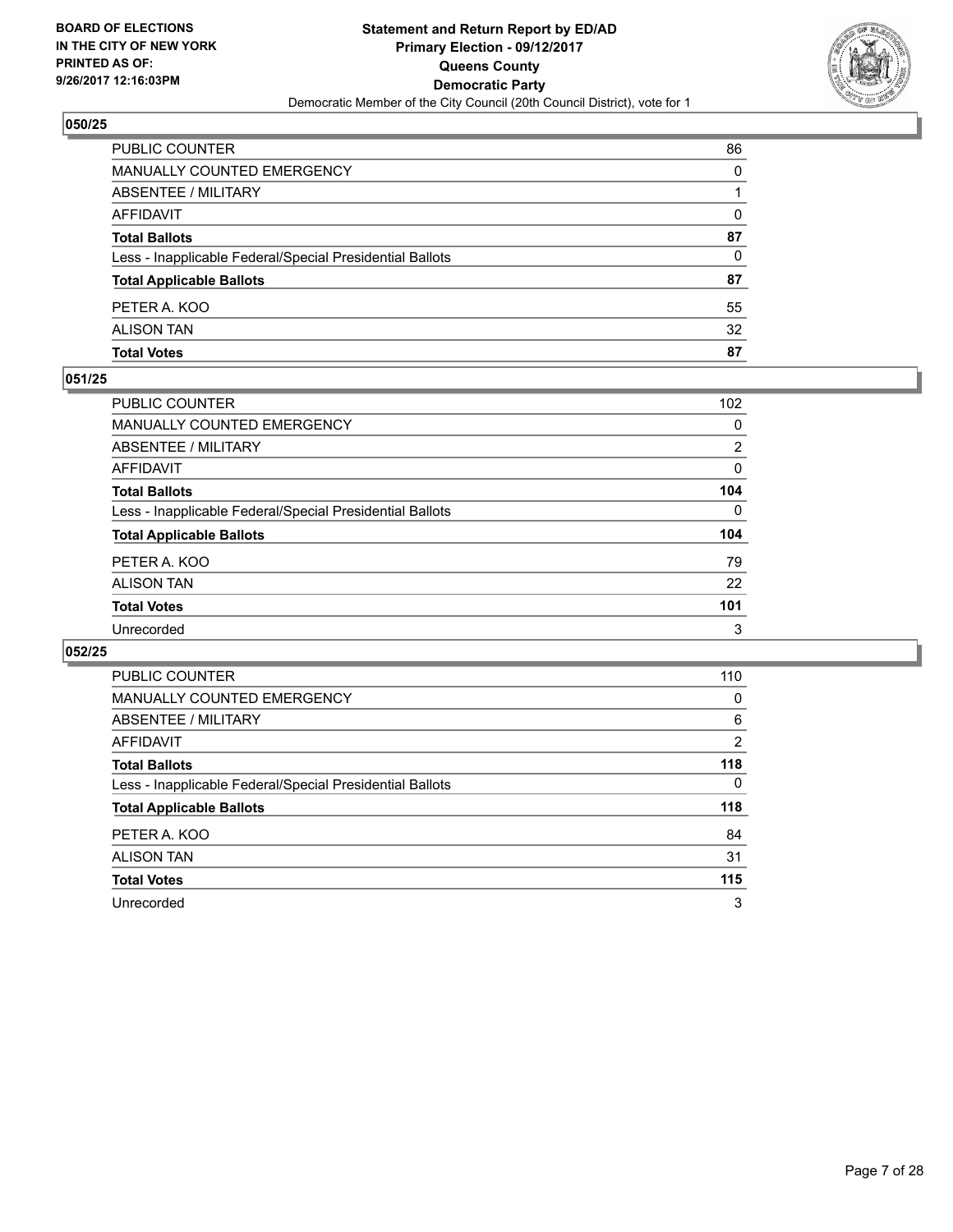

| <b>PUBLIC COUNTER</b>                                    | 200            |
|----------------------------------------------------------|----------------|
| <b>MANUALLY COUNTED EMERGENCY</b>                        | 0              |
| ABSENTEE / MILITARY                                      | 7              |
| AFFIDAVIT                                                | 0              |
| <b>Total Ballots</b>                                     | 207            |
| Less - Inapplicable Federal/Special Presidential Ballots | 0              |
| <b>Total Applicable Ballots</b>                          | 207            |
| PETER A. KOO                                             | 124            |
| <b>ALISON TAN</b>                                        | 74             |
| UNATTRIBUTABLE WRITE-IN (WRITE-IN)                       | $\overline{2}$ |
| <b>Total Votes</b>                                       | 200            |
| Unrecorded                                               | 7              |

#### **054/25**

| <b>PUBLIC COUNTER</b>                                    | 111   |
|----------------------------------------------------------|-------|
| <b>MANUALLY COUNTED EMERGENCY</b>                        | 0     |
| ABSENTEE / MILITARY                                      |       |
| AFFIDAVIT                                                | 0     |
| <b>Total Ballots</b>                                     | $112$ |
| Less - Inapplicable Federal/Special Presidential Ballots | 0     |
| <b>Total Applicable Ballots</b>                          | 112   |
| PETER A. KOO                                             | 47    |
| <b>ALISON TAN</b>                                        | 58    |
| UNATTRIBUTABLE WRITE-IN (WRITE-IN)                       |       |
| <b>Total Votes</b>                                       | 106   |
| Unrecorded                                               | 6     |
|                                                          |       |

| <b>PUBLIC COUNTER</b>                                    | 139      |
|----------------------------------------------------------|----------|
| <b>MANUALLY COUNTED EMERGENCY</b>                        | 0        |
| ABSENTEE / MILITARY                                      | $\Omega$ |
| AFFIDAVIT                                                | 0        |
| <b>Total Ballots</b>                                     | 139      |
| Less - Inapplicable Federal/Special Presidential Ballots | 0        |
| <b>Total Applicable Ballots</b>                          | 139      |
| PETER A. KOO                                             | 87       |
| <b>ALISON TAN</b>                                        | 50       |
| UNATTRIBUTABLE WRITE-IN (WRITE-IN)                       |          |
| <b>Total Votes</b>                                       | 138      |
| Unrecorded                                               |          |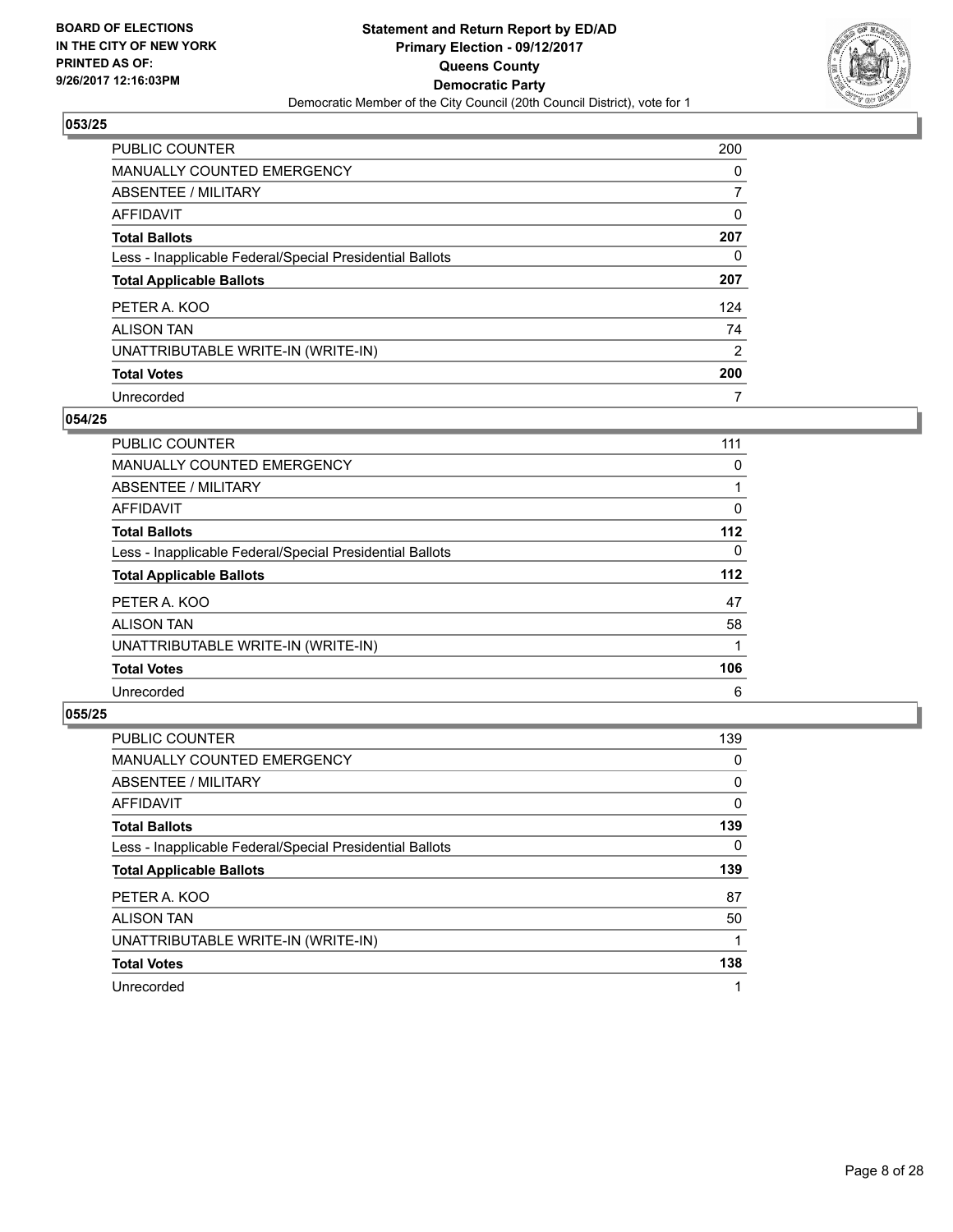

| PUBLIC COUNTER                                           | 71           |
|----------------------------------------------------------|--------------|
| MANUALLY COUNTED EMERGENCY                               | 0            |
| <b>ABSENTEE / MILITARY</b>                               | 0            |
| AFFIDAVIT                                                |              |
| Total Ballots                                            | 72           |
| Less - Inapplicable Federal/Special Presidential Ballots | $\mathbf{0}$ |
| <b>Total Applicable Ballots</b>                          | 72           |
| PETER A. KOO                                             | 49           |
| ALISON TAN                                               | 21           |
| <b>Total Votes</b>                                       | 70           |
| Unrecorded                                               | 2            |

#### **057/25**

| PUBLIC COUNTER                                           | 70 |
|----------------------------------------------------------|----|
| MANUALLY COUNTED EMERGENCY                               | 0  |
| ABSENTEE / MILITARY                                      |    |
| AFFIDAVIT                                                | 2  |
| <b>Total Ballots</b>                                     | 73 |
| Less - Inapplicable Federal/Special Presidential Ballots | 0  |
| <b>Total Applicable Ballots</b>                          | 73 |
| PETER A. KOO                                             | 45 |
| <b>ALISON TAN</b>                                        | 27 |
| <b>Total Votes</b>                                       | 72 |
| Unrecorded                                               |    |

| <b>PUBLIC COUNTER</b>                                    | 70 |
|----------------------------------------------------------|----|
| <b>MANUALLY COUNTED EMERGENCY</b>                        | 0  |
| ABSENTEE / MILITARY                                      | 0  |
| AFFIDAVIT                                                | 0  |
| <b>Total Ballots</b>                                     | 70 |
| Less - Inapplicable Federal/Special Presidential Ballots | 0  |
| <b>Total Applicable Ballots</b>                          | 70 |
| PETER A. KOO                                             | 37 |
| <b>ALISON TAN</b>                                        | 33 |
| <b>Total Votes</b>                                       | 70 |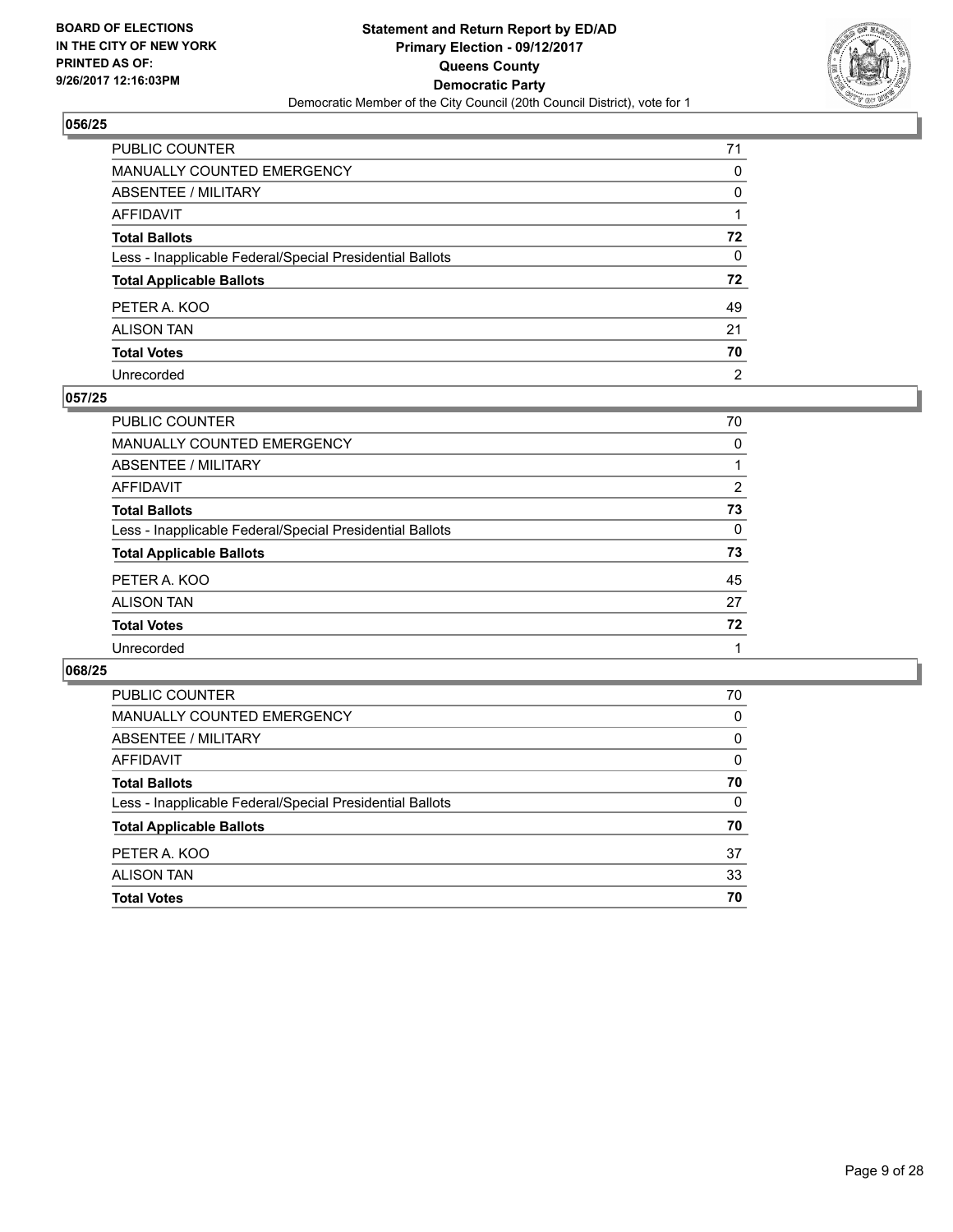

| <b>PUBLIC COUNTER</b>                                    | 51             |
|----------------------------------------------------------|----------------|
| <b>MANUALLY COUNTED EMERGENCY</b>                        | 0              |
| ABSENTEE / MILITARY                                      | $\overline{2}$ |
| AFFIDAVIT                                                |                |
| <b>Total Ballots</b>                                     | 54             |
| Less - Inapplicable Federal/Special Presidential Ballots | 0              |
| <b>Total Applicable Ballots</b>                          | 54             |
| PETER A. KOO                                             | 22             |
| <b>ALISON TAN</b>                                        | 30             |
| RICARDO FONG (WRITE-IN)                                  |                |
| <b>Total Votes</b>                                       | 53             |
| Unrecorded                                               |                |

#### **074/25**

| <b>Total Votes</b>                                       | 63       |
|----------------------------------------------------------|----------|
| <b>ALISON TAN</b>                                        | 26       |
| PETER A. KOO                                             | 37       |
| <b>Total Applicable Ballots</b>                          | 63       |
| Less - Inapplicable Federal/Special Presidential Ballots | 0        |
| <b>Total Ballots</b>                                     | 63       |
| AFFIDAVIT                                                |          |
| ABSENTEE / MILITARY                                      | $\Omega$ |
| MANUALLY COUNTED EMERGENCY                               | 0        |
| PUBLIC COUNTER                                           | 62       |

| <b>PUBLIC COUNTER</b>                                    | 52 |
|----------------------------------------------------------|----|
| <b>MANUALLY COUNTED EMERGENCY</b>                        | 0  |
| ABSENTEE / MILITARY                                      | 0  |
| <b>AFFIDAVIT</b>                                         | 0  |
| <b>Total Ballots</b>                                     | 52 |
| Less - Inapplicable Federal/Special Presidential Ballots | 0  |
| <b>Total Applicable Ballots</b>                          | 52 |
| PETER A. KOO                                             | 24 |
| <b>ALISON TAN</b>                                        | 23 |
| <b>Total Votes</b>                                       | 47 |
| Unrecorded                                               | 5  |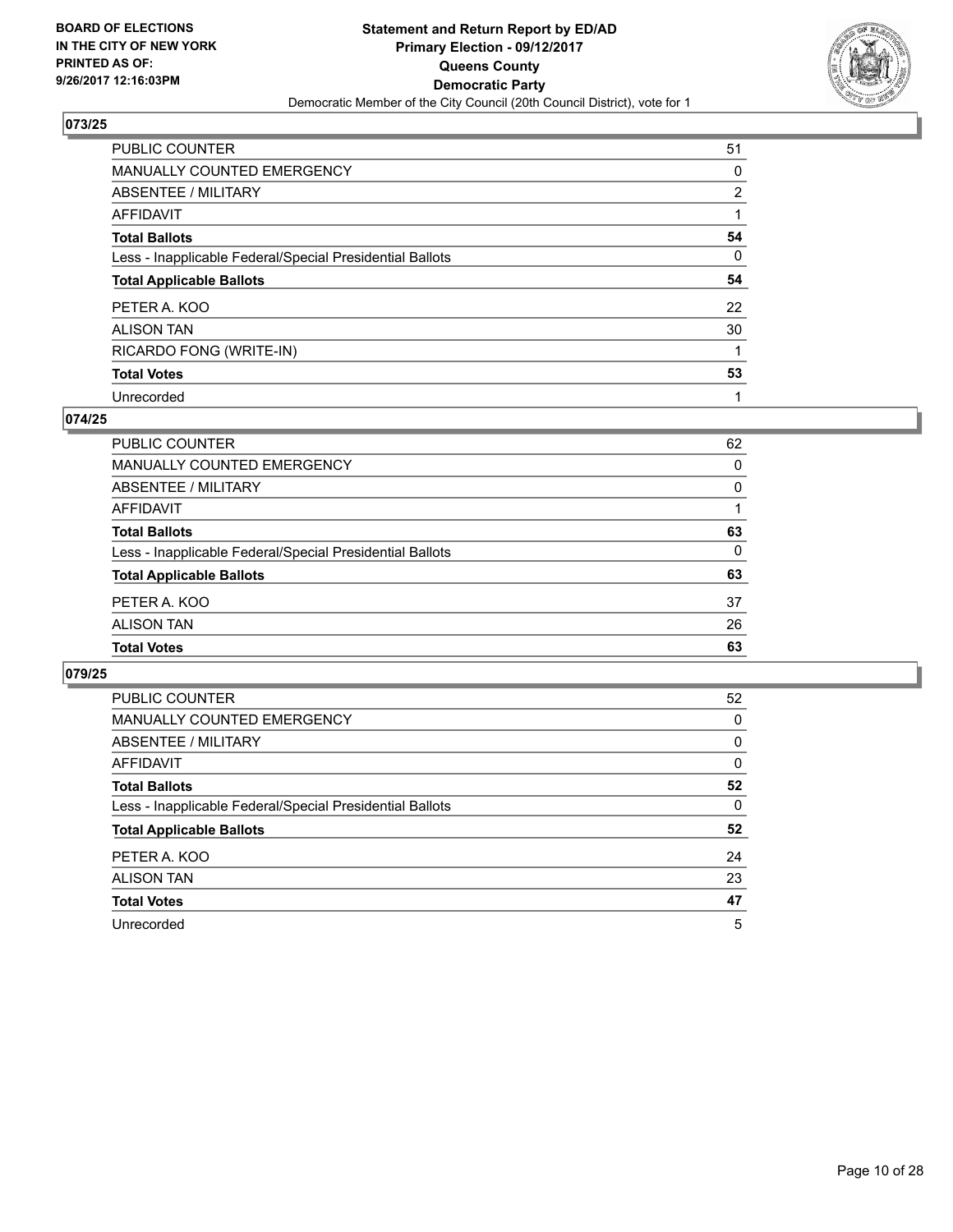

| <b>PUBLIC COUNTER</b>                                    | 32 |
|----------------------------------------------------------|----|
| <b>MANUALLY COUNTED EMERGENCY</b>                        | 0  |
| ABSENTEE / MILITARY                                      | 0  |
| AFFIDAVIT                                                | 0  |
| <b>Total Ballots</b>                                     | 32 |
| Less - Inapplicable Federal/Special Presidential Ballots | 0  |
| <b>Total Applicable Ballots</b>                          | 32 |
| PETER A. KOO                                             | 12 |
| <b>ALISON TAN</b>                                        | 15 |
| <b>Total Votes</b>                                       | 27 |
| Unrecorded                                               | 5  |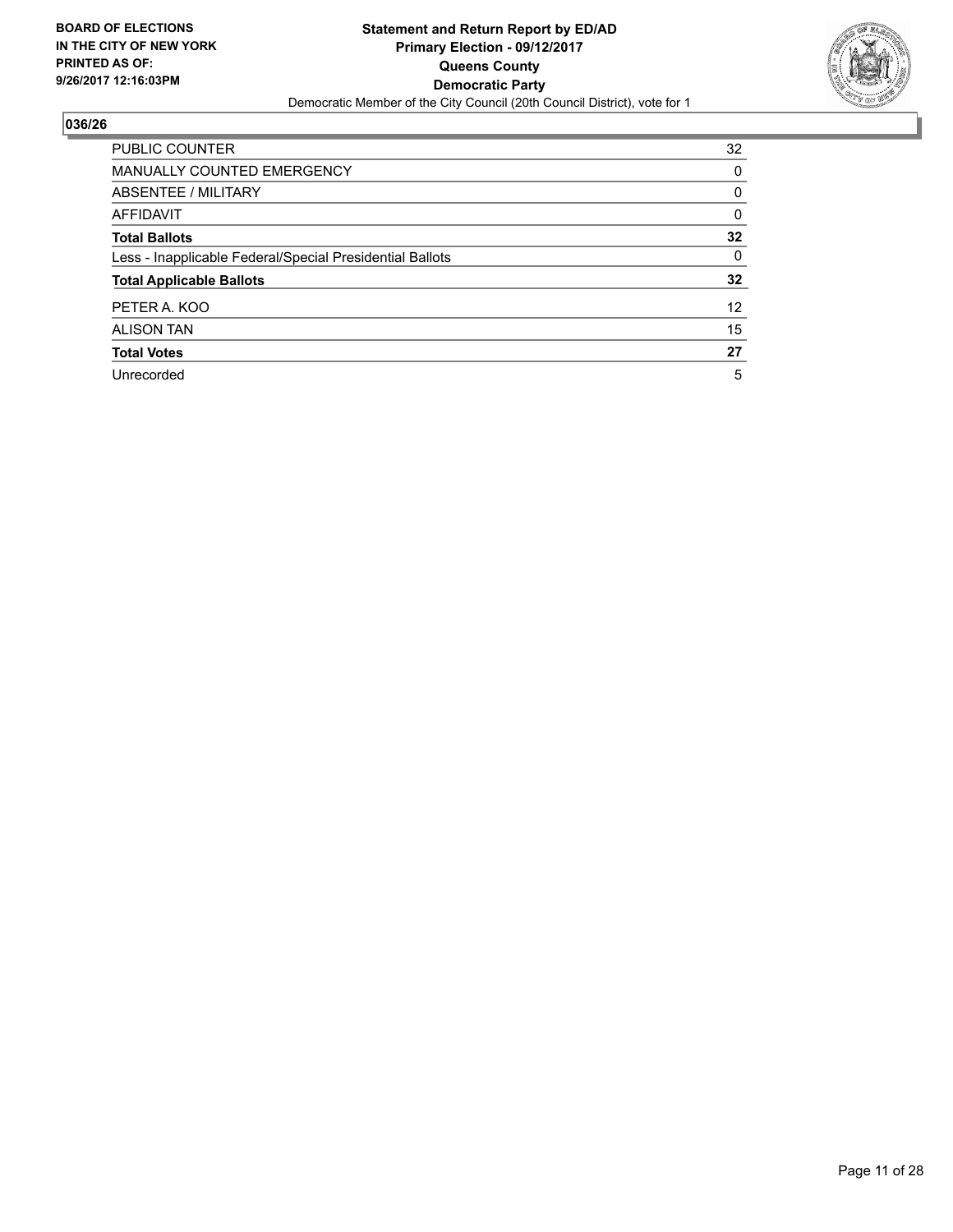

| PUBLIC COUNTER                                           | 88           |
|----------------------------------------------------------|--------------|
| MANUALLY COUNTED EMERGENCY                               | 0            |
| ABSENTEE / MILITARY                                      | 2            |
| AFFIDAVIT                                                | $\mathbf{0}$ |
| Total Ballots                                            | 90           |
| Less - Inapplicable Federal/Special Presidential Ballots | $\mathbf{0}$ |
| <b>Total Applicable Ballots</b>                          | 90           |
| PETER A. KOO                                             | 51           |
| ALISON TAN                                               | 38           |
| <b>Total Votes</b>                                       | 89           |
| Unrecorded                                               |              |

#### **008/40**

| PUBLIC COUNTER                                           | 62 |
|----------------------------------------------------------|----|
| MANUALLY COUNTED EMERGENCY                               | 0  |
| ABSENTEE / MILITARY                                      | 0  |
| AFFIDAVIT                                                | 0  |
| <b>Total Ballots</b>                                     | 62 |
| Less - Inapplicable Federal/Special Presidential Ballots | 0  |
| <b>Total Applicable Ballots</b>                          | 62 |
| PETER A. KOO                                             | 26 |
| <b>ALISON TAN</b>                                        | 32 |
| <b>Total Votes</b>                                       | 58 |
| Unrecorded                                               | 4  |
|                                                          |    |

| <b>PUBLIC COUNTER</b>                                    | 74 |
|----------------------------------------------------------|----|
| <b>MANUALLY COUNTED EMERGENCY</b>                        | 0  |
| ABSENTEE / MILITARY                                      | 3  |
| AFFIDAVIT                                                | 0  |
| <b>Total Ballots</b>                                     | 77 |
| Less - Inapplicable Federal/Special Presidential Ballots | 0  |
| <b>Total Applicable Ballots</b>                          | 77 |
| PETER A. KOO                                             | 39 |
| <b>ALISON TAN</b>                                        | 36 |
| PAUL A. VALLONE (WRITE-IN)                               |    |
| UNATTRIBUTABLE WRITE-IN (WRITE-IN)                       |    |
| <b>Total Votes</b>                                       | 77 |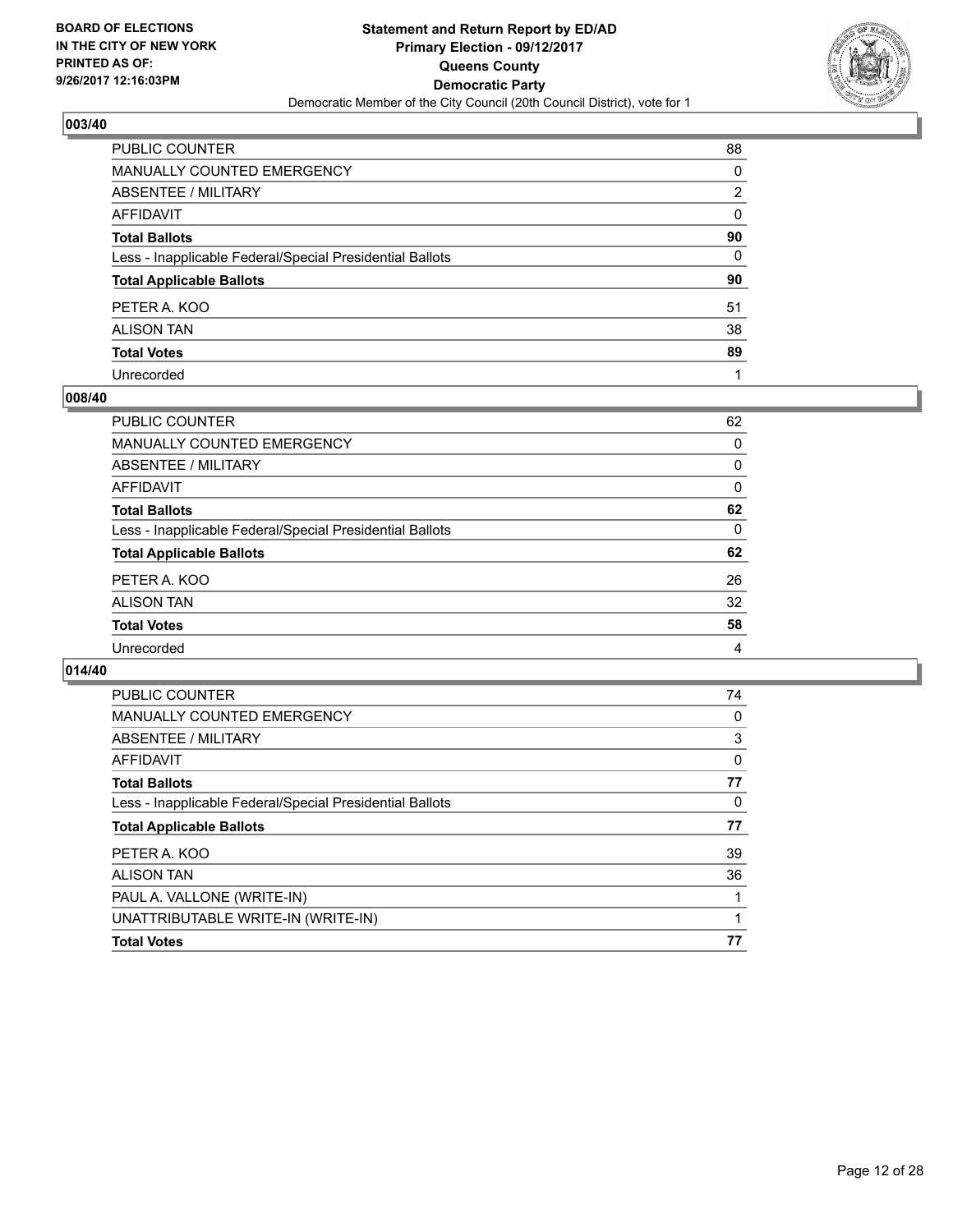

| PUBLIC COUNTER                                           | 105          |
|----------------------------------------------------------|--------------|
| <b>MANUALLY COUNTED EMERGENCY</b>                        | $\mathbf{0}$ |
| <b>ABSENTEE / MILITARY</b>                               | 4            |
| AFFIDAVIT                                                | $\Omega$     |
| <b>Total Ballots</b>                                     | 109          |
| Less - Inapplicable Federal/Special Presidential Ballots | $\mathbf{0}$ |
| <b>Total Applicable Ballots</b>                          | 109          |
| PETER A. KOO                                             | 62           |
| <b>ALISON TAN</b>                                        | 46           |
| JUAN C. MAYOR (WRITE-IN)                                 |              |
| <b>Total Votes</b>                                       | 109          |

# **016/40**

| <b>PUBLIC COUNTER</b>                                    | 102 |
|----------------------------------------------------------|-----|
| <b>MANUALLY COUNTED EMERGENCY</b>                        | 0   |
| ABSENTEE / MILITARY                                      | 2   |
| AFFIDAVIT                                                |     |
| <b>Total Ballots</b>                                     | 105 |
| Less - Inapplicable Federal/Special Presidential Ballots | 0   |
| <b>Total Applicable Ballots</b>                          | 105 |
| PETER A. KOO                                             | 73  |
| <b>ALISON TAN</b>                                        | 32  |
| <b>Total Votes</b>                                       | 105 |

| <b>PUBLIC COUNTER</b>                                    | 74 |
|----------------------------------------------------------|----|
| <b>MANUALLY COUNTED EMERGENCY</b>                        | 0  |
| ABSENTEE / MILITARY                                      | 0  |
| AFFIDAVIT                                                | 3  |
| <b>Total Ballots</b>                                     | 77 |
| Less - Inapplicable Federal/Special Presidential Ballots | 0  |
| <b>Total Applicable Ballots</b>                          | 77 |
| PETER A. KOO                                             | 44 |
| <b>ALISON TAN</b>                                        | 32 |
| <b>Total Votes</b>                                       | 76 |
| Unrecorded                                               | 1  |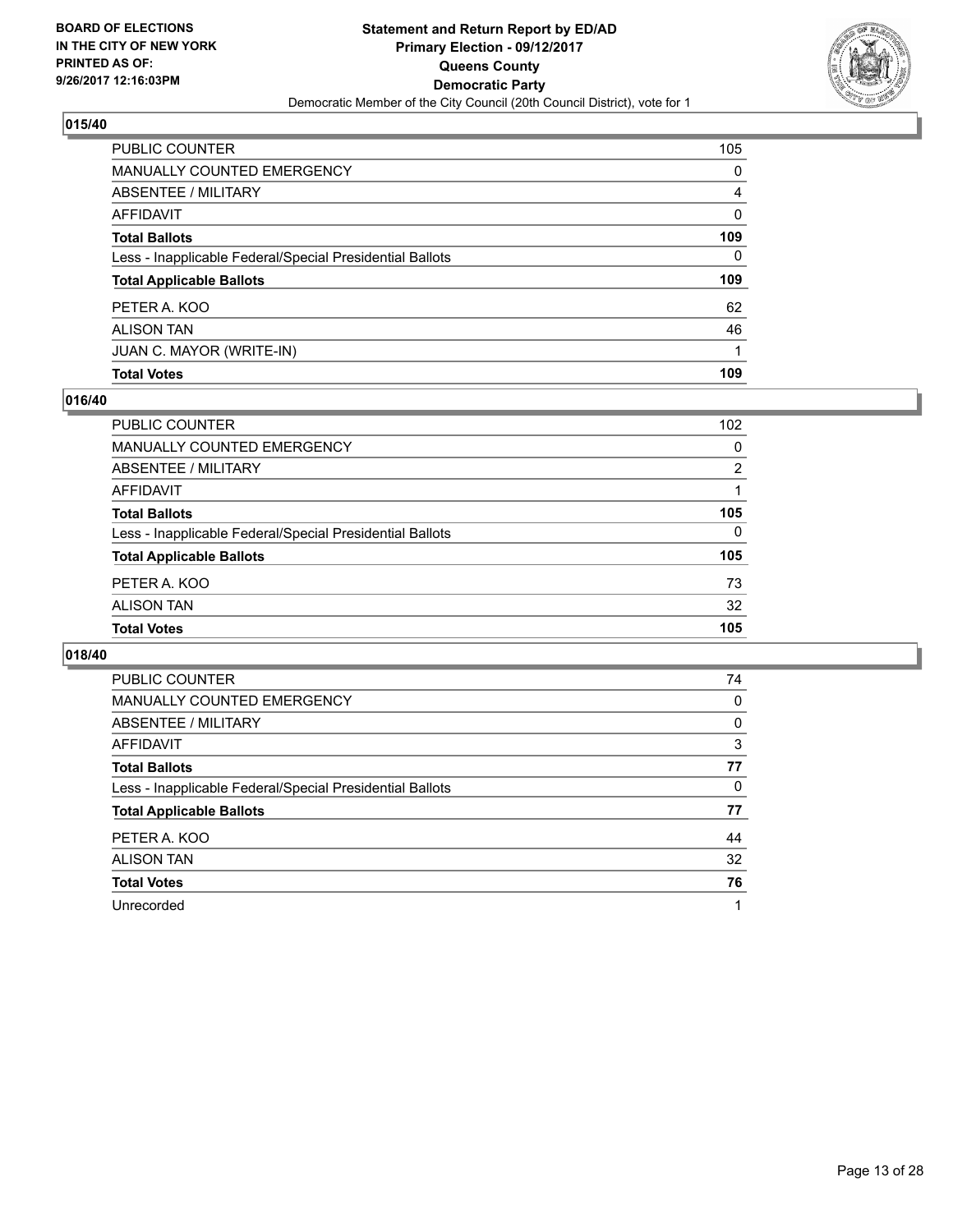

| PUBLIC COUNTER                                           | 101 |
|----------------------------------------------------------|-----|
| MANUALLY COUNTED EMERGENCY                               | 0   |
| ABSENTEE / MILITARY                                      | 3   |
| AFFIDAVIT                                                | 0   |
| <b>Total Ballots</b>                                     | 104 |
| Less - Inapplicable Federal/Special Presidential Ballots | 0   |
| <b>Total Applicable Ballots</b>                          | 104 |
| PETER A. KOO                                             | 55  |
| ALISON TAN                                               | 48  |
| <b>Total Votes</b>                                       | 103 |
| Unrecorded                                               |     |

#### **020/40**

| 72 |
|----|
| 0  |
| 7  |
|    |
| 80 |
| 0  |
| 80 |
| 32 |
| 43 |
| 75 |
| 5  |
|    |

| <b>PUBLIC COUNTER</b>                                    | 57 |
|----------------------------------------------------------|----|
| <b>MANUALLY COUNTED EMERGENCY</b>                        | 0  |
| ABSENTEE / MILITARY                                      |    |
| AFFIDAVIT                                                | 2  |
| <b>Total Ballots</b>                                     | 60 |
| Less - Inapplicable Federal/Special Presidential Ballots | 0  |
| <b>Total Applicable Ballots</b>                          | 60 |
| PETER A. KOO                                             | 31 |
| <b>ALISON TAN</b>                                        | 27 |
| UNATTRIBUTABLE WRITE-IN (WRITE-IN)                       |    |
| <b>Total Votes</b>                                       | 59 |
| Unrecorded                                               |    |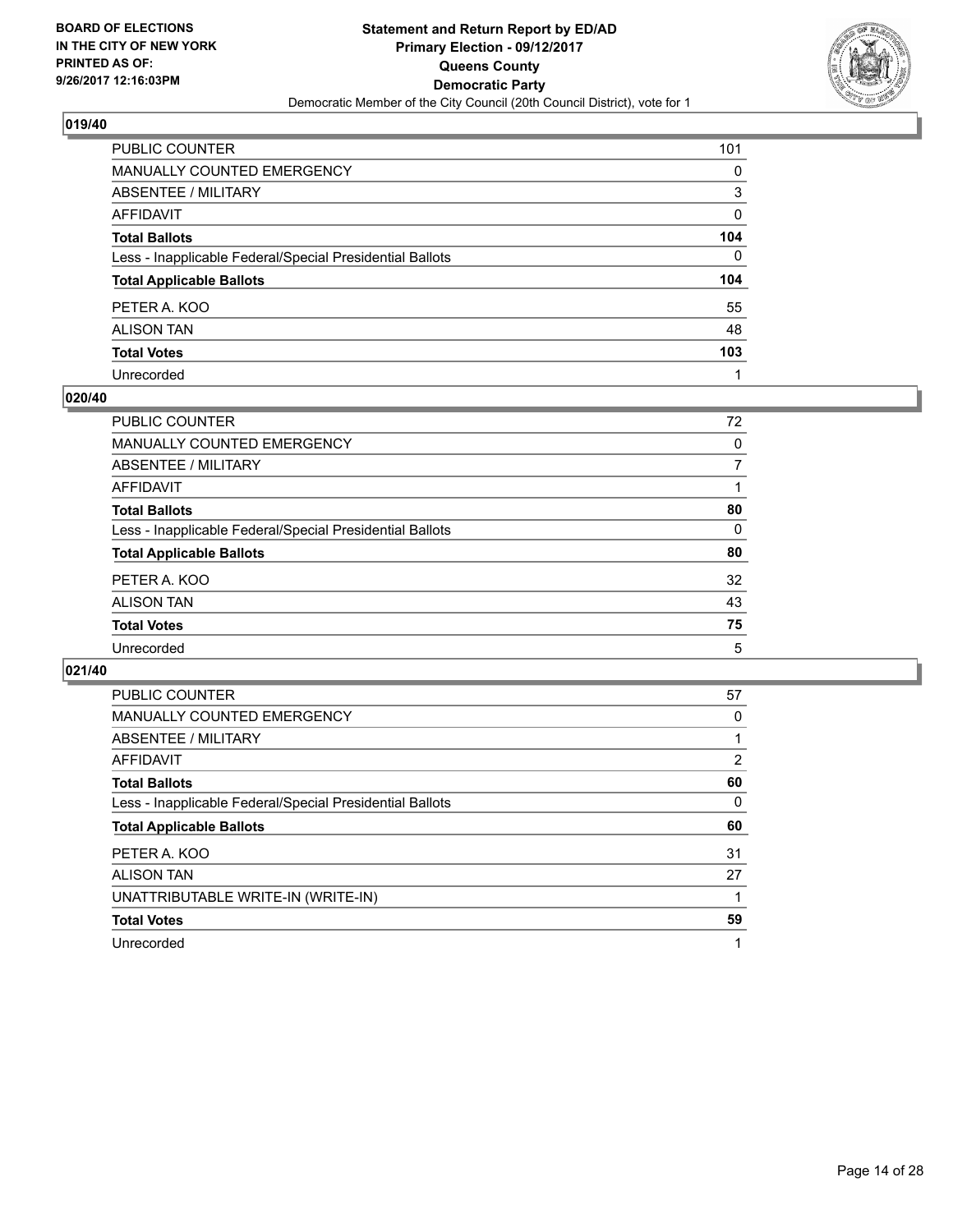

| PUBLIC COUNTER                                           | 184          |
|----------------------------------------------------------|--------------|
| MANUALLY COUNTED EMERGENCY                               | 0            |
| ABSENTEE / MILITARY                                      | 6            |
| AFFIDAVIT                                                | $\mathbf{0}$ |
| Total Ballots                                            | 190          |
| Less - Inapplicable Federal/Special Presidential Ballots | $\Omega$     |
| <b>Total Applicable Ballots</b>                          | 190          |
| PETER A. KOO                                             | 122          |
| ALISON TAN                                               | 61           |
| <b>Total Votes</b>                                       | 183          |
| Unrecorded                                               | 7            |

#### **023/40**

| <b>PUBLIC COUNTER</b>                                    | 63 |
|----------------------------------------------------------|----|
| <b>MANUALLY COUNTED EMERGENCY</b>                        | 0  |
| ABSENTEE / MILITARY                                      | 28 |
| AFFIDAVIT                                                | 0  |
| <b>Total Ballots</b>                                     | 91 |
| Less - Inapplicable Federal/Special Presidential Ballots | 0  |
| <b>Total Applicable Ballots</b>                          | 91 |
| PETER A. KOO                                             | 52 |
| <b>ALISON TAN</b>                                        | 33 |
| PETER A. KOO (WRITE-IN)                                  |    |
| UNATTRIBUTABLE WRITE-IN (WRITE-IN)                       |    |
| <b>Total Votes</b>                                       | 87 |
| Unrecorded                                               | 4  |

| <b>PUBLIC COUNTER</b>                                    | 79             |
|----------------------------------------------------------|----------------|
| <b>MANUALLY COUNTED EMERGENCY</b>                        | 0              |
| ABSENTEE / MILITARY                                      | 0              |
| AFFIDAVIT                                                |                |
| <b>Total Ballots</b>                                     | 80             |
| Less - Inapplicable Federal/Special Presidential Ballots | 0              |
| <b>Total Applicable Ballots</b>                          | 80             |
| PETER A. KOO                                             | 41             |
| <b>ALISON TAN</b>                                        | 37             |
| <b>Total Votes</b>                                       | 78             |
| Unrecorded                                               | $\overline{2}$ |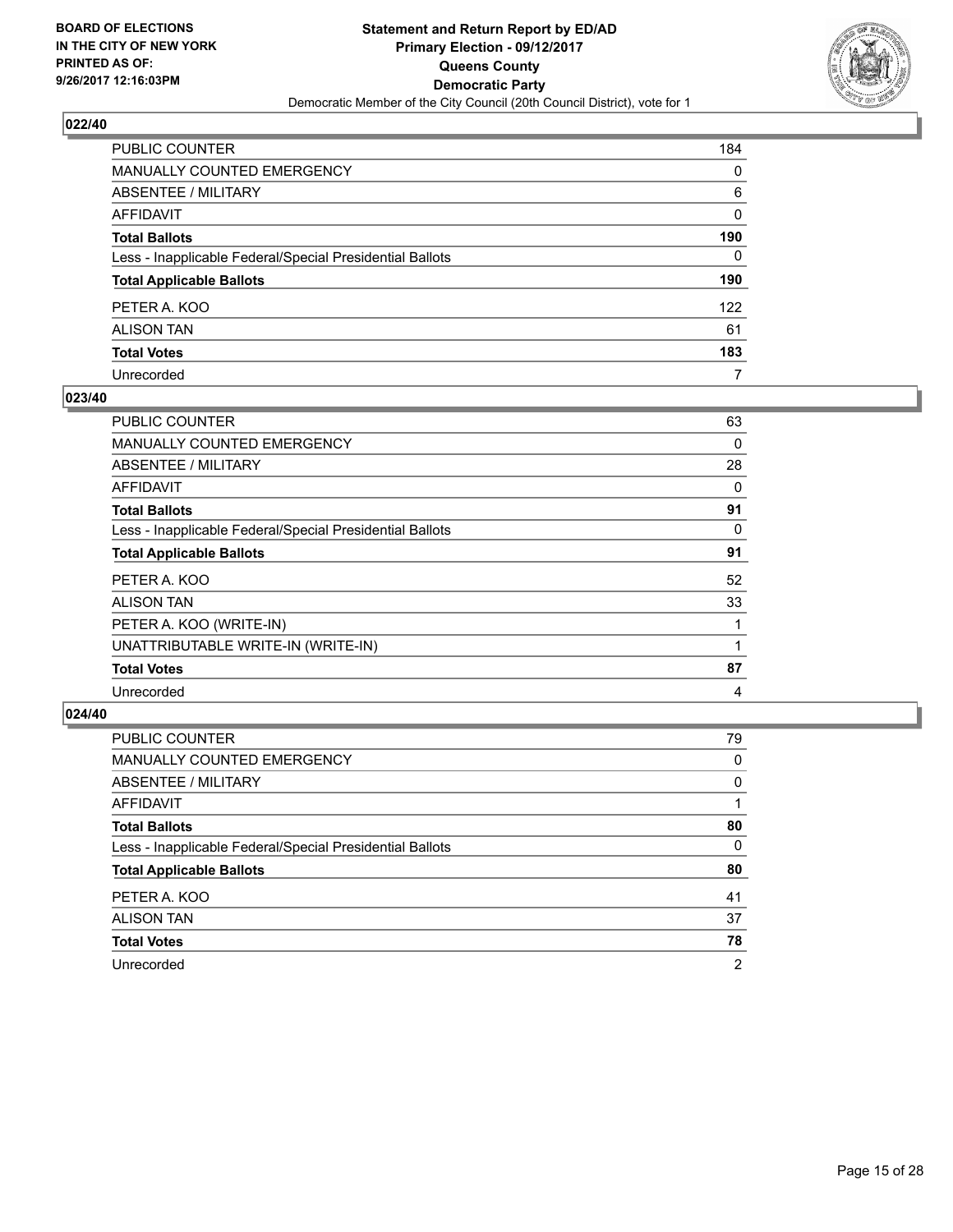

| <b>PUBLIC COUNTER</b>                                    | 128            |
|----------------------------------------------------------|----------------|
| <b>MANUALLY COUNTED EMERGENCY</b>                        | 0              |
| ABSENTEE / MILITARY                                      | $\overline{2}$ |
| AFFIDAVIT                                                | 0              |
| <b>Total Ballots</b>                                     | 130            |
| Less - Inapplicable Federal/Special Presidential Ballots | 0              |
| <b>Total Applicable Ballots</b>                          | 130            |
|                                                          |                |
| PETER A. KOO                                             | 68             |
| <b>ALISON TAN</b>                                        | 53             |
| DANIEL WENER (WRITE-IN)                                  |                |
| <b>Total Votes</b>                                       | 122            |

#### **026/40**

| <b>PUBLIC COUNTER</b>                                    | 53 |
|----------------------------------------------------------|----|
| MANUALLY COUNTED EMERGENCY                               | 0  |
| ABSENTEE / MILITARY                                      | 0  |
| <b>AFFIDAVIT</b>                                         | 0  |
| <b>Total Ballots</b>                                     | 53 |
| Less - Inapplicable Federal/Special Presidential Ballots | 0  |
| <b>Total Applicable Ballots</b>                          | 53 |
| PETER A. KOO                                             | 34 |
| <b>ALISON TAN</b>                                        | 17 |
| MURRAY BOOKCHIN (WRITE-IN)                               |    |
| <b>Total Votes</b>                                       | 52 |
| Unrecorded                                               |    |

| <b>PUBLIC COUNTER</b>                                    | 59 |
|----------------------------------------------------------|----|
| MANUALLY COUNTED EMERGENCY                               | 0  |
| ABSENTEE / MILITARY                                      | 3  |
| AFFIDAVIT                                                | 0  |
| <b>Total Ballots</b>                                     | 62 |
| Less - Inapplicable Federal/Special Presidential Ballots | 0  |
| <b>Total Applicable Ballots</b>                          | 62 |
| PETER A. KOO                                             | 28 |
| <b>ALISON TAN</b>                                        | 34 |
| <b>Total Votes</b>                                       | 62 |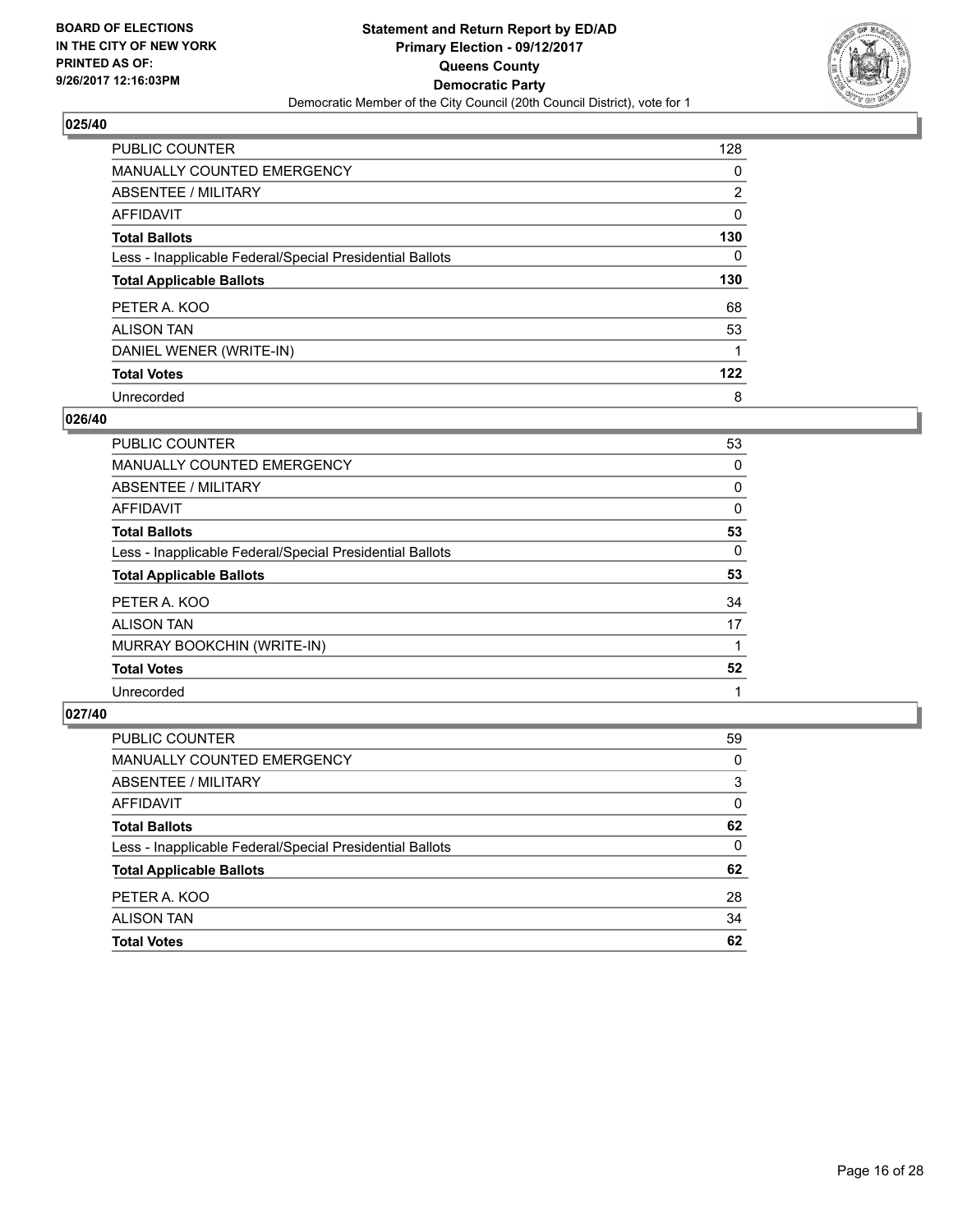

| PUBLIC COUNTER                                           | 33             |
|----------------------------------------------------------|----------------|
| MANUALLY COUNTED EMERGENCY                               | 0              |
| ABSENTEE / MILITARY                                      | 0              |
| AFFIDAVIT                                                | 0              |
| Total Ballots                                            | 33             |
| Less - Inapplicable Federal/Special Presidential Ballots | $\mathbf{0}$   |
| <b>Total Applicable Ballots</b>                          | 33             |
| PETER A. KOO                                             | 11             |
| ALISON TAN                                               | 20             |
| <b>Total Votes</b>                                       | 31             |
| Unrecorded                                               | $\overline{2}$ |

#### **029/40**

| 81 |
|----|
| 0  |
| 0  |
| 0  |
| 81 |
| 0  |
| 81 |
| 53 |
| 26 |
| 79 |
| 2  |
|    |

| <b>PUBLIC COUNTER</b>                                    | 80 |
|----------------------------------------------------------|----|
| <b>MANUALLY COUNTED EMERGENCY</b>                        | 0  |
| ABSENTEE / MILITARY                                      | 0  |
| AFFIDAVIT                                                | 0  |
| <b>Total Ballots</b>                                     | 80 |
| Less - Inapplicable Federal/Special Presidential Ballots | 0  |
| <b>Total Applicable Ballots</b>                          | 80 |
| PETER A. KOO                                             | 39 |
| <b>ALISON TAN</b>                                        | 38 |
| <b>Total Votes</b>                                       | 77 |
| Unrecorded                                               | 3  |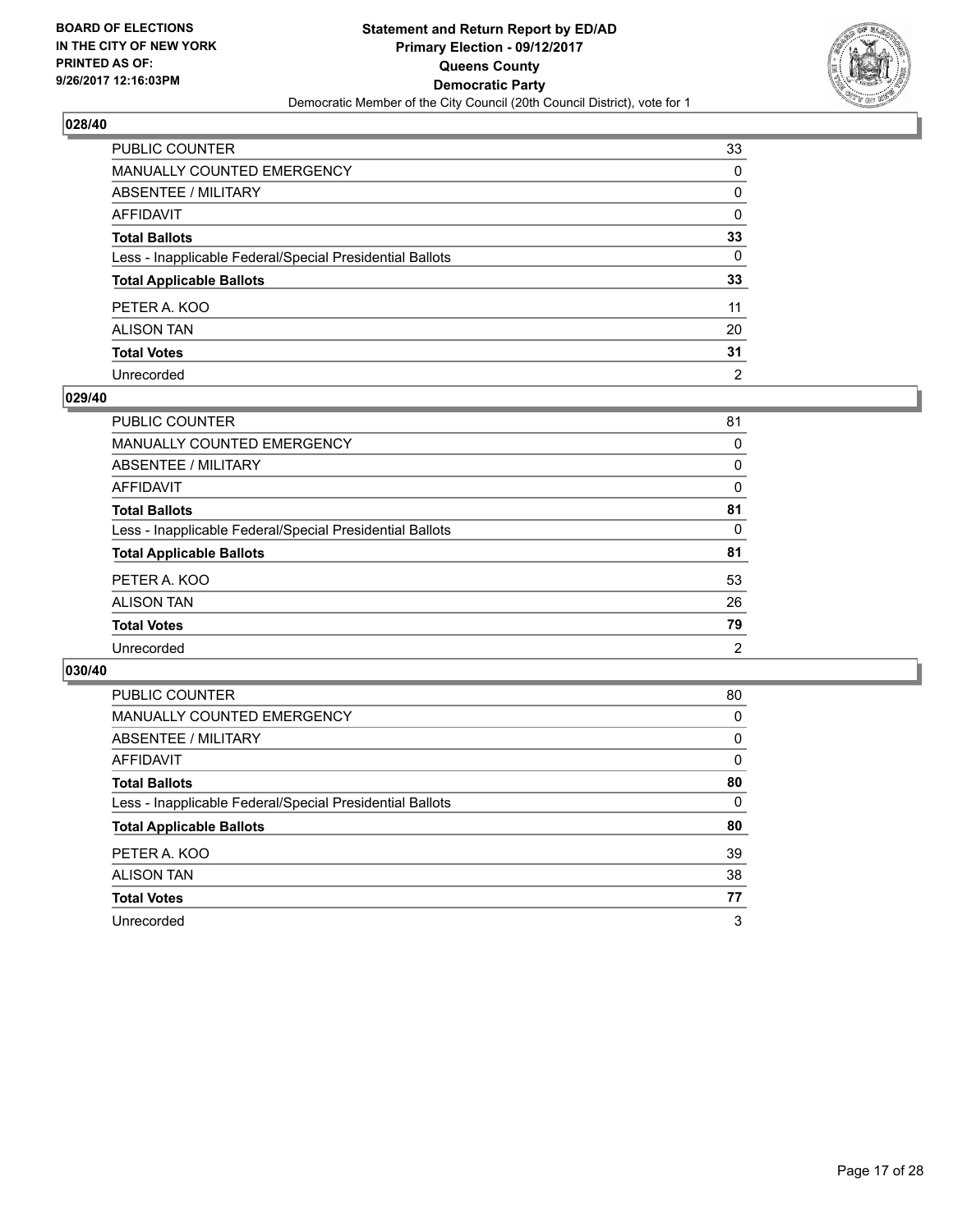

| PUBLIC COUNTER                                           | 86           |
|----------------------------------------------------------|--------------|
| MANUALLY COUNTED EMERGENCY                               | 0            |
| ABSENTEE / MILITARY                                      | 2            |
| AFFIDAVIT                                                |              |
| Total Ballots                                            | 89           |
| Less - Inapplicable Federal/Special Presidential Ballots | $\mathbf{0}$ |
| <b>Total Applicable Ballots</b>                          | 89           |
| PETER A. KOO                                             | 51           |
| ALISON TAN                                               | 37           |
| <b>Total Votes</b>                                       | 88           |
| Unrecorded                                               |              |

#### **032/40**

| <b>PUBLIC COUNTER</b>                                    | 79 |
|----------------------------------------------------------|----|
| <b>MANUALLY COUNTED EMERGENCY</b>                        | 0  |
| ABSENTEE / MILITARY                                      |    |
| AFFIDAVIT                                                | 0  |
| <b>Total Ballots</b>                                     | 80 |
| Less - Inapplicable Federal/Special Presidential Ballots | 0  |
| <b>Total Applicable Ballots</b>                          | 80 |
| PETER A. KOO                                             | 49 |
| <b>ALISON TAN</b>                                        | 29 |
| UNATTRIBUTABLE WRITE-IN (WRITE-IN)                       |    |
| <b>Total Votes</b>                                       | 79 |
| Unrecorded                                               |    |

| <b>PUBLIC COUNTER</b>                                    | 88             |
|----------------------------------------------------------|----------------|
| MANUALLY COUNTED EMERGENCY                               | 0              |
| ABSENTEE / MILITARY                                      | 8              |
| AFFIDAVIT                                                | $\overline{2}$ |
| <b>Total Ballots</b>                                     | 98             |
| Less - Inapplicable Federal/Special Presidential Ballots | $\Omega$       |
| <b>Total Applicable Ballots</b>                          | 98             |
| PETER A. KOO                                             | 73             |
| <b>ALISON TAN</b>                                        | 22             |
| UNATTRIBUTABLE WRITE-IN (WRITE-IN)                       |                |
| <b>Total Votes</b>                                       | 96             |
| Unrecorded                                               | 2              |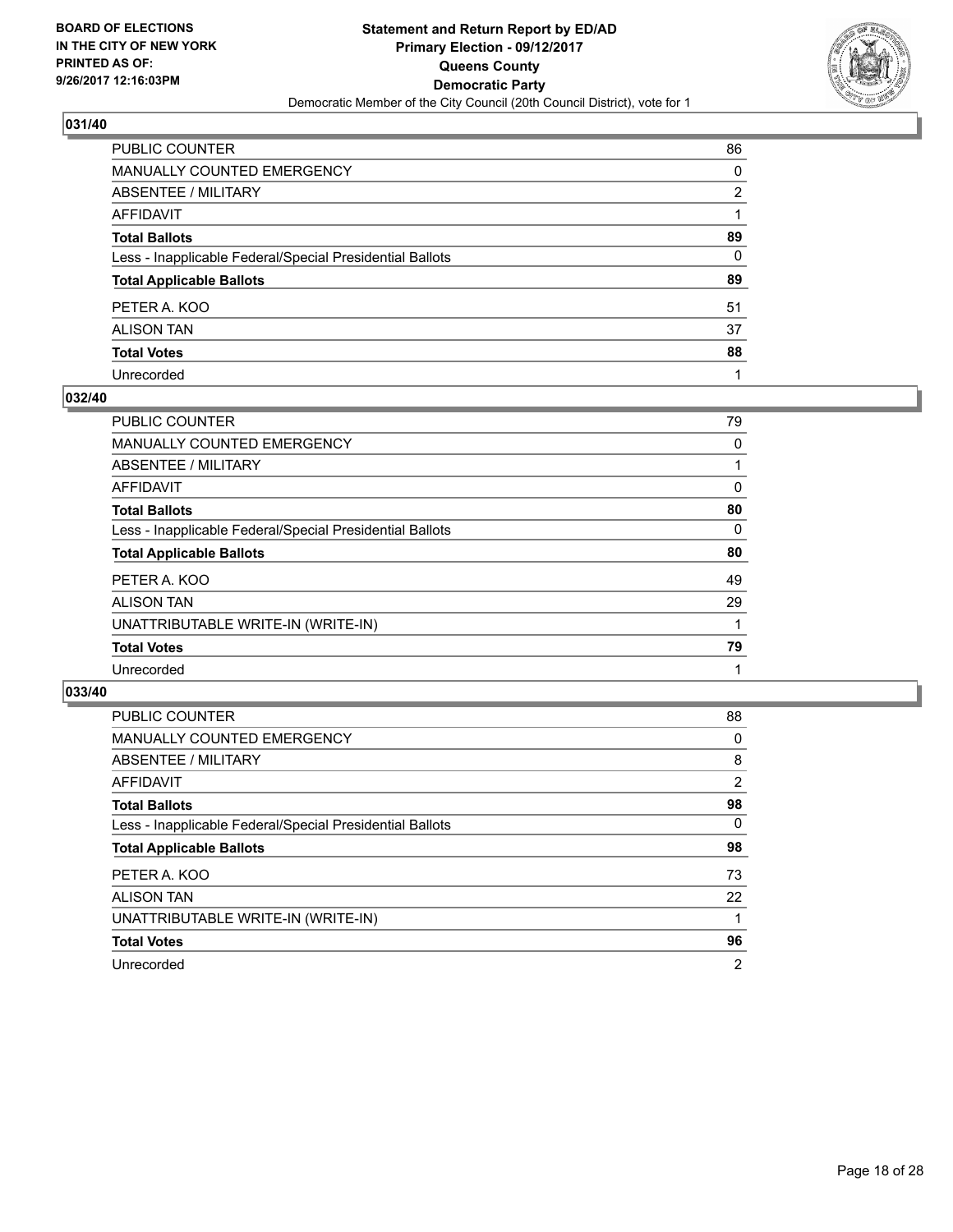

| PUBLIC COUNTER                                           | 44           |
|----------------------------------------------------------|--------------|
| MANUALLY COUNTED EMERGENCY                               | 0            |
| ABSENTEE / MILITARY                                      | 0            |
| AFFIDAVIT                                                | 0            |
| Total Ballots                                            | 44           |
| Less - Inapplicable Federal/Special Presidential Ballots | $\mathbf{0}$ |
| <b>Total Applicable Ballots</b>                          | 44           |
| PETER A. KOO                                             | 23           |
| ALISON TAN                                               | 14           |
| <b>Total Votes</b>                                       | 37           |
| Unrecorded                                               | 7            |

#### **035/40**

| <b>PUBLIC COUNTER</b>                                    | 124      |
|----------------------------------------------------------|----------|
| <b>MANUALLY COUNTED EMERGENCY</b>                        | 0        |
| ABSENTEE / MILITARY                                      | 0        |
| AFFIDAVIT                                                | 0        |
| <b>Total Ballots</b>                                     | 124      |
| Less - Inapplicable Federal/Special Presidential Ballots | $\Omega$ |
| <b>Total Applicable Ballots</b>                          | 124      |
| PETER A. KOO                                             | 69       |
| <b>ALISON TAN</b>                                        | 49       |
| <b>Total Votes</b>                                       | 118      |
| Unrecorded                                               | 6        |
|                                                          |          |

| <b>PUBLIC COUNTER</b>                                    | 157 |
|----------------------------------------------------------|-----|
| <b>MANUALLY COUNTED EMERGENCY</b>                        | 0   |
| <b>ABSENTEE / MILITARY</b>                               | 2   |
| AFFIDAVIT                                                |     |
| <b>Total Ballots</b>                                     | 160 |
| Less - Inapplicable Federal/Special Presidential Ballots | 0   |
| <b>Total Applicable Ballots</b>                          | 160 |
| PETER A. KOO                                             | 100 |
| <b>ALISON TAN</b>                                        | 57  |
| <b>Total Votes</b>                                       | 157 |
| Unrecorded                                               | 3   |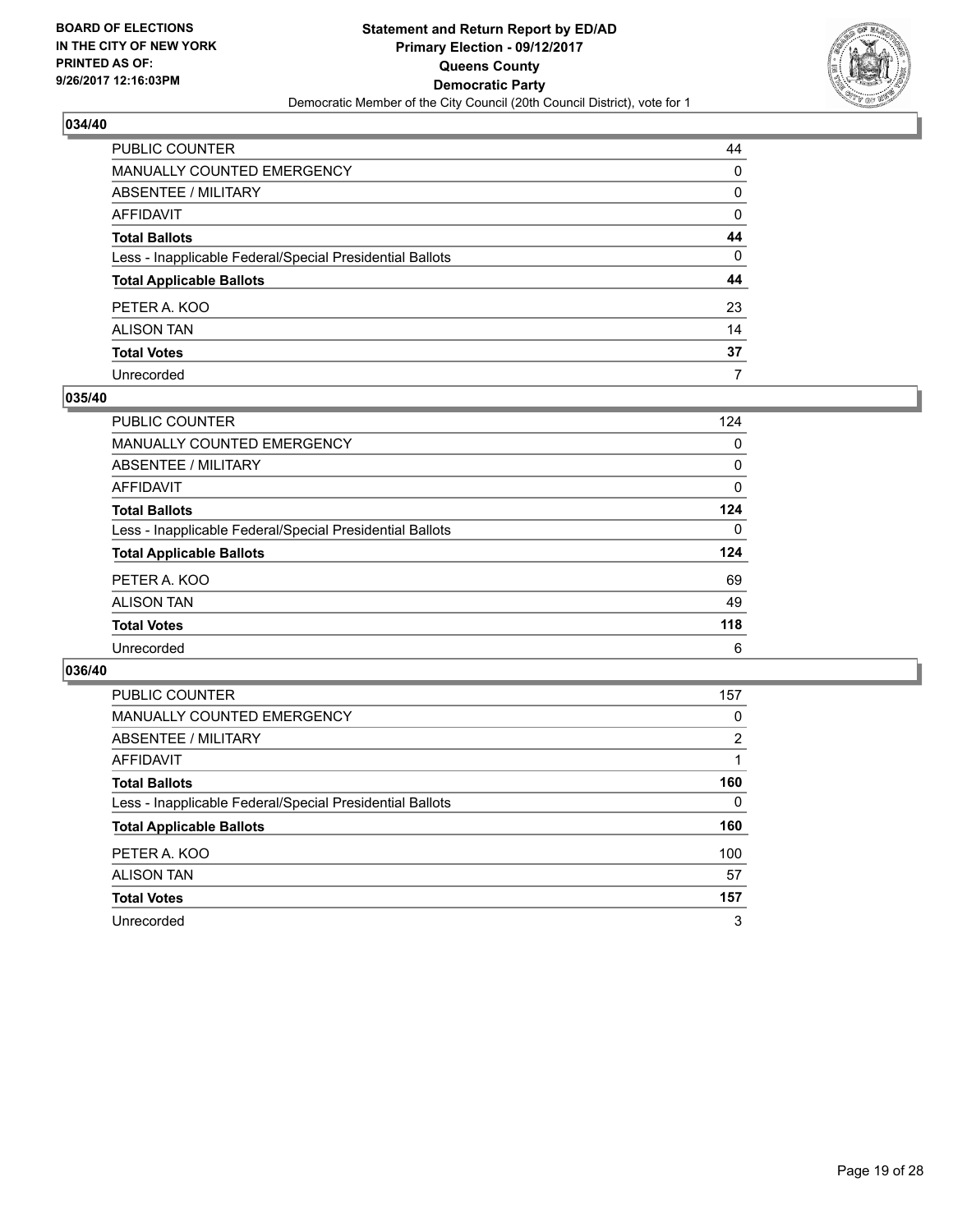

| PUBLIC COUNTER                                           | 119          |
|----------------------------------------------------------|--------------|
| MANUALLY COUNTED EMERGENCY                               | 0            |
| ABSENTEE / MILITARY                                      | 3            |
| AFFIDAVIT                                                |              |
| <b>Total Ballots</b>                                     | 123          |
| Less - Inapplicable Federal/Special Presidential Ballots | $\mathbf{0}$ |
| <b>Total Applicable Ballots</b>                          | 123          |
| PETER A. KOO                                             | 58           |
| ALISON TAN                                               | 61           |
| <b>Total Votes</b>                                       | 119          |
| Unrecorded                                               | 4            |

#### **038/40**

| <b>PUBLIC COUNTER</b>                                    | 99       |
|----------------------------------------------------------|----------|
| MANUALLY COUNTED EMERGENCY                               | 0        |
| ABSENTEE / MILITARY                                      | 11       |
| AFFIDAVIT                                                | $\Omega$ |
| <b>Total Ballots</b>                                     | 110      |
| Less - Inapplicable Federal/Special Presidential Ballots | 0        |
| <b>Total Applicable Ballots</b>                          | 110      |
| PETER A. KOO                                             | 76       |
| <b>ALISON TAN</b>                                        | 29       |
| <b>Total Votes</b>                                       | 105      |
| Unrecorded                                               | 5        |

| <b>PUBLIC COUNTER</b>                                    | 92             |
|----------------------------------------------------------|----------------|
| <b>MANUALLY COUNTED EMERGENCY</b>                        | 0              |
| ABSENTEE / MILITARY                                      |                |
| AFFIDAVIT                                                | 0              |
| <b>Total Ballots</b>                                     | 93             |
| Less - Inapplicable Federal/Special Presidential Ballots | 0              |
| <b>Total Applicable Ballots</b>                          | 93             |
| PETER A. KOO                                             | 47             |
| <b>ALISON TAN</b>                                        | 44             |
| <b>Total Votes</b>                                       | 91             |
| Unrecorded                                               | $\overline{2}$ |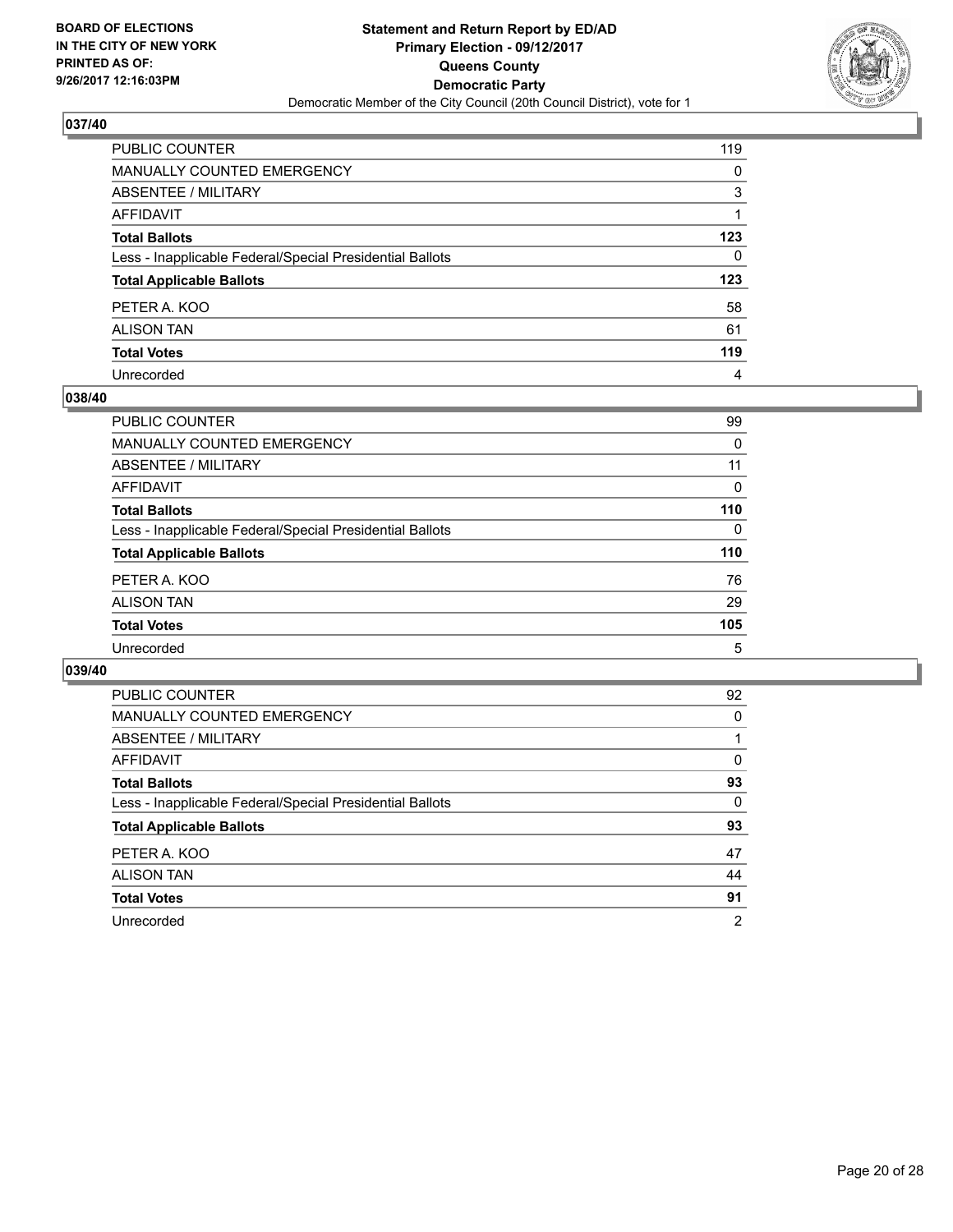

| <b>PUBLIC COUNTER</b>                                    | 105 |
|----------------------------------------------------------|-----|
| <b>MANUALLY COUNTED EMERGENCY</b>                        | 0   |
| ABSENTEE / MILITARY                                      | 15  |
| <b>AFFIDAVIT</b>                                         | 0   |
| <b>Total Ballots</b>                                     | 120 |
| Less - Inapplicable Federal/Special Presidential Ballots | 0   |
| <b>Total Applicable Ballots</b>                          | 120 |
| PETER A. KOO                                             | 65  |
| <b>ALISON TAN</b>                                        | 43  |
| ALESON FAN (WRITE-IN)                                    |     |
| UNATTRIBUTABLE WRITE-IN (WRITE-IN)                       |     |
| UNCOUNTED WRITE-IN PER STATUTE (WRITE-IN)                |     |
| <b>Total Votes</b>                                       | 111 |
| Unrecorded                                               | 9   |

# **041/40**

| <b>PUBLIC COUNTER</b>                                    | 79 |
|----------------------------------------------------------|----|
| <b>MANUALLY COUNTED EMERGENCY</b>                        | 0  |
| ABSENTEE / MILITARY                                      |    |
| <b>AFFIDAVIT</b>                                         | 0  |
| <b>Total Ballots</b>                                     | 80 |
| Less - Inapplicable Federal/Special Presidential Ballots | 0  |
| <b>Total Applicable Ballots</b>                          | 80 |
| PETER A. KOO                                             | 59 |
| <b>ALISON TAN</b>                                        | 18 |
| <b>Total Votes</b>                                       | 77 |
| Unrecorded                                               | 3  |

| <b>PUBLIC COUNTER</b>                                    | 117 |
|----------------------------------------------------------|-----|
| <b>MANUALLY COUNTED EMERGENCY</b>                        | 0   |
| ABSENTEE / MILITARY                                      | 5   |
| AFFIDAVIT                                                | 0   |
| <b>Total Ballots</b>                                     | 122 |
| Less - Inapplicable Federal/Special Presidential Ballots | 0   |
| <b>Total Applicable Ballots</b>                          | 122 |
| PETER A. KOO                                             | 83  |
| <b>ALISON TAN</b>                                        | 34  |
| UNATTRIBUTABLE WRITE-IN (WRITE-IN)                       |     |
| <b>Total Votes</b>                                       | 118 |
|                                                          |     |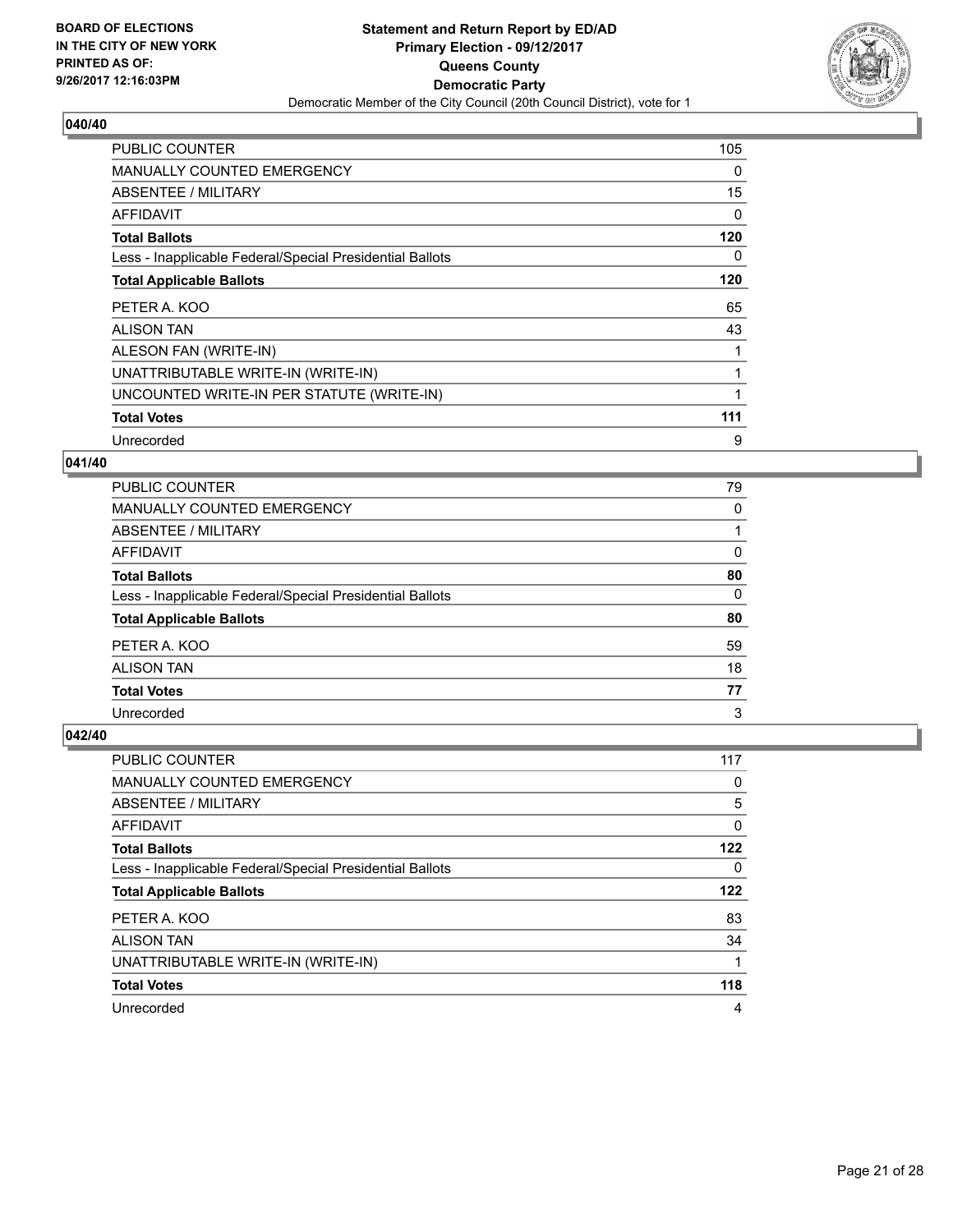

| PUBLIC COUNTER                                           | 123            |
|----------------------------------------------------------|----------------|
| MANUALLY COUNTED EMERGENCY                               | 0              |
| ABSENTEE / MILITARY                                      | 3              |
| AFFIDAVIT                                                | 0              |
| <b>Total Ballots</b>                                     | 126            |
| Less - Inapplicable Federal/Special Presidential Ballots | 0              |
| <b>Total Applicable Ballots</b>                          | 126            |
| PETER A. KOO                                             | 94             |
| ALISON TAN                                               | 30             |
| <b>Total Votes</b>                                       | 124            |
| Unrecorded                                               | $\overline{2}$ |

#### **044/40**

| <b>PUBLIC COUNTER</b>                                    | 83 |
|----------------------------------------------------------|----|
| <b>MANUALLY COUNTED EMERGENCY</b>                        | 0  |
| ABSENTEE / MILITARY                                      | 2  |
| AFFIDAVIT                                                | 0  |
| <b>Total Ballots</b>                                     | 85 |
| Less - Inapplicable Federal/Special Presidential Ballots | 0  |
| <b>Total Applicable Ballots</b>                          | 85 |
| PETER A. KOO                                             | 60 |
| <b>ALISON TAN</b>                                        | 22 |
| UNATTRIBUTABLE WRITE-IN (WRITE-IN)                       |    |
| <b>Total Votes</b>                                       | 83 |
| Unrecorded                                               | 2  |
|                                                          |    |

| <b>PUBLIC COUNTER</b>                                    | 72 |
|----------------------------------------------------------|----|
| MANUALLY COUNTED EMERGENCY                               | 0  |
| ABSENTEE / MILITARY                                      | 4  |
| AFFIDAVIT                                                | 0  |
| <b>Total Ballots</b>                                     | 76 |
| Less - Inapplicable Federal/Special Presidential Ballots | 0  |
| <b>Total Applicable Ballots</b>                          | 76 |
| PETER A. KOO                                             | 46 |
| <b>ALISON TAN</b>                                        | 24 |
| <b>Total Votes</b>                                       | 70 |
| Unrecorded                                               | 6  |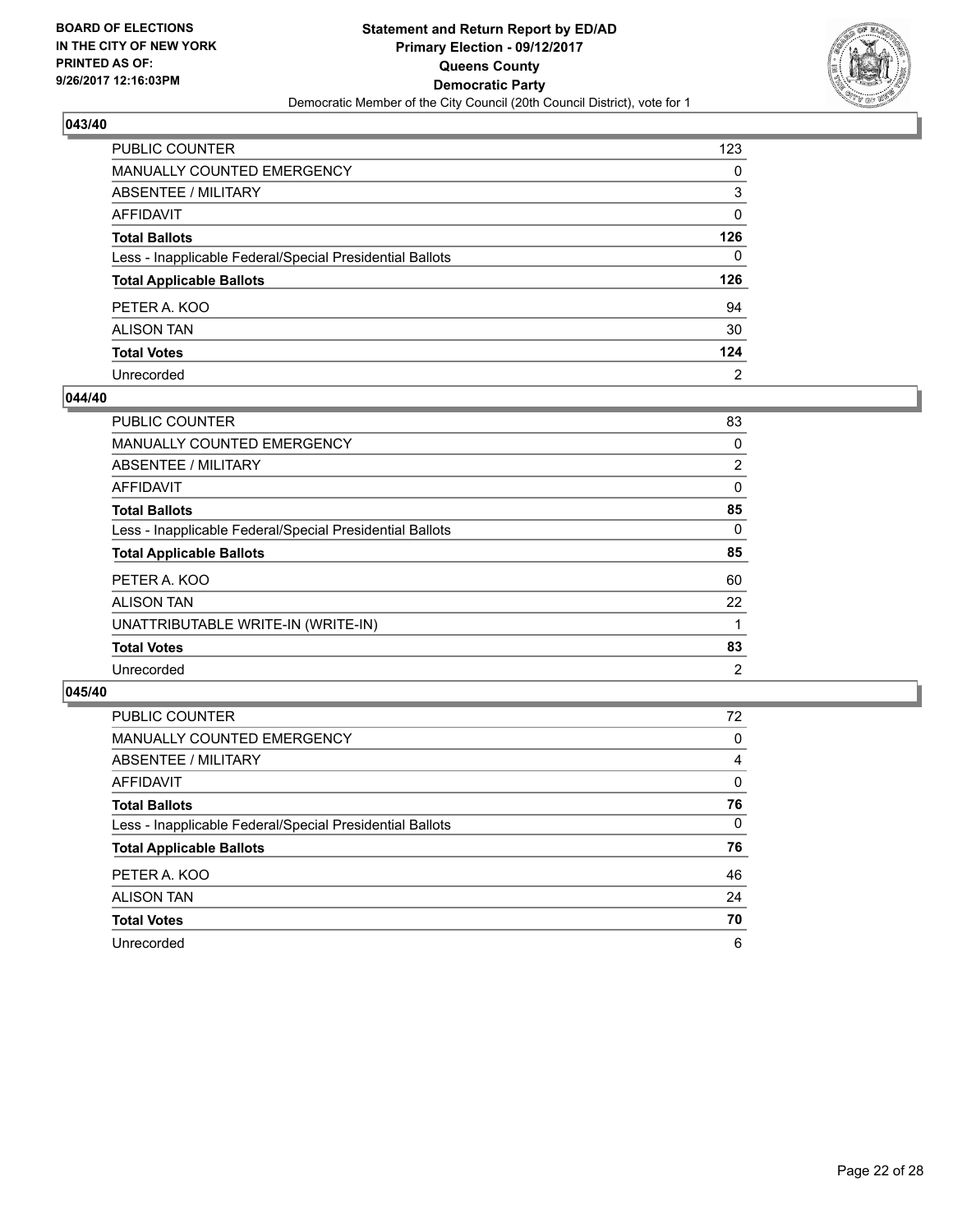

| PUBLIC COUNTER                                           | 70 |
|----------------------------------------------------------|----|
| MANUALLY COUNTED EMERGENCY                               | 0  |
| ABSENTEE / MILITARY                                      | 5  |
| AFFIDAVIT                                                | 0  |
| <b>Total Ballots</b>                                     | 75 |
| Less - Inapplicable Federal/Special Presidential Ballots | 0  |
| <b>Total Applicable Ballots</b>                          | 75 |
| PETER A. KOO                                             | 52 |
| <b>ALISON TAN</b>                                        | 23 |
| <b>Total Votes</b>                                       | 75 |

#### **047/40**

| PUBLIC COUNTER                                           | 135      |
|----------------------------------------------------------|----------|
| <b>MANUALLY COUNTED EMERGENCY</b>                        | $\Omega$ |
| ABSENTEE / MILITARY                                      | 8        |
| <b>AFFIDAVIT</b>                                         | 0        |
| <b>Total Ballots</b>                                     | 143      |
| Less - Inapplicable Federal/Special Presidential Ballots | $\Omega$ |
| <b>Total Applicable Ballots</b>                          | 143      |
| PETER A. KOO                                             | 69       |
| <b>ALISON TAN</b>                                        | 70       |
| <b>Total Votes</b>                                       | 139      |
| Unrecorded                                               | 4        |
|                                                          |          |

| <b>PUBLIC COUNTER</b>                                    | 167 |
|----------------------------------------------------------|-----|
| <b>MANUALLY COUNTED EMERGENCY</b>                        | 0   |
| ABSENTEE / MILITARY                                      | 14  |
| <b>AFFIDAVIT</b>                                         |     |
| <b>Total Ballots</b>                                     | 182 |
| Less - Inapplicable Federal/Special Presidential Ballots | 0   |
| <b>Total Applicable Ballots</b>                          | 182 |
| PETER A. KOO                                             | 91  |
| <b>ALISON TAN</b>                                        | 87  |
| UNATTRIBUTABLE WRITE-IN (WRITE-IN)                       |     |
| <b>Total Votes</b>                                       | 179 |
| Unrecorded                                               | 3   |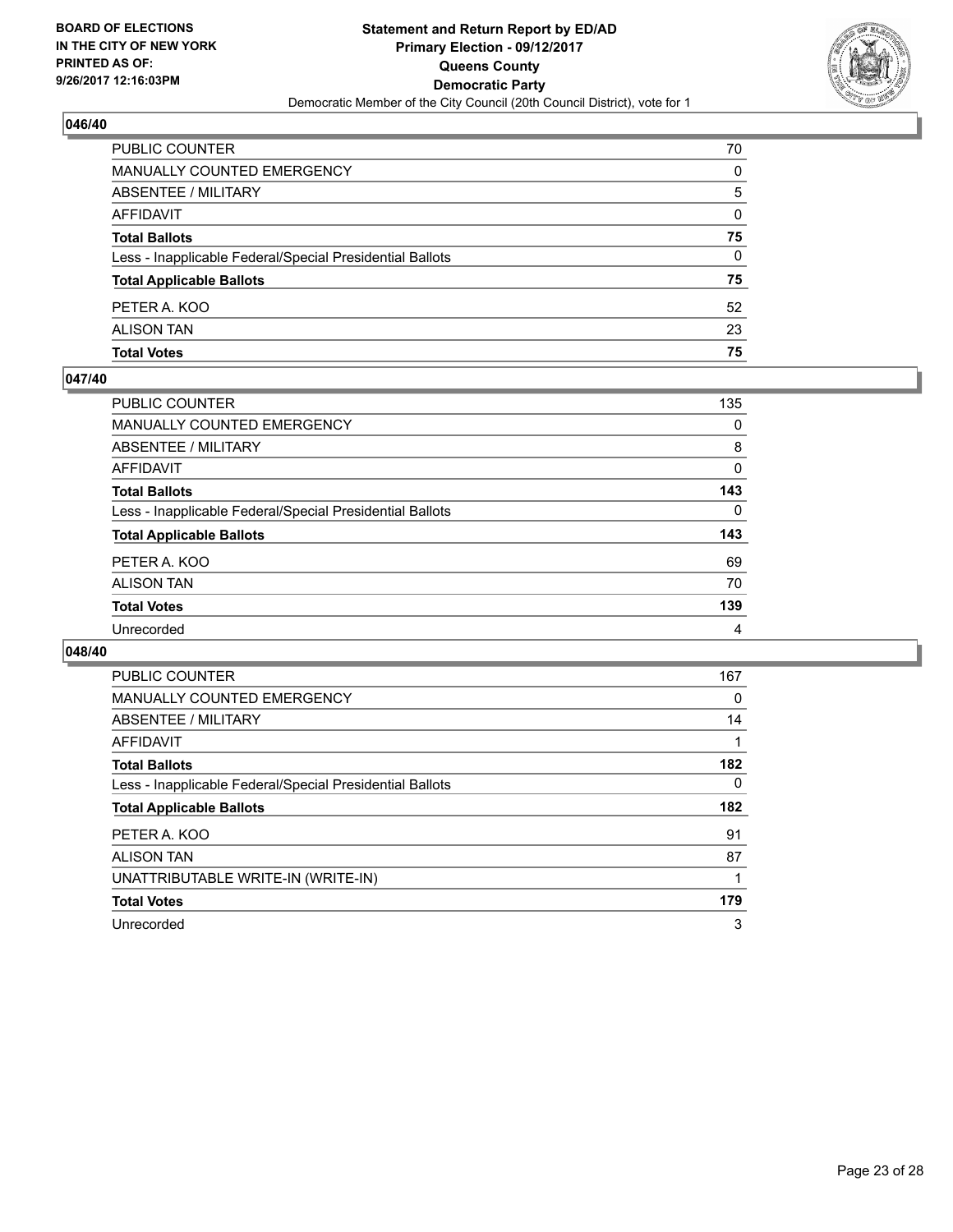

| PUBLIC COUNTER                                           | 89             |
|----------------------------------------------------------|----------------|
| MANUALLY COUNTED EMERGENCY                               | 0              |
| ABSENTEE / MILITARY                                      | 7              |
| AFFIDAVIT                                                | $\mathbf{0}$   |
| <b>Total Ballots</b>                                     | 96             |
| Less - Inapplicable Federal/Special Presidential Ballots | $\mathbf{0}$   |
| <b>Total Applicable Ballots</b>                          | 96             |
| PETER A. KOO                                             | 38             |
| ALISON TAN                                               | 56             |
| <b>Total Votes</b>                                       | 94             |
| Unrecorded                                               | $\overline{2}$ |

#### **050/40**

| PUBLIC COUNTER                                           | 122      |
|----------------------------------------------------------|----------|
| <b>MANUALLY COUNTED EMERGENCY</b>                        | 0        |
| ABSENTEE / MILITARY                                      | 2        |
| AFFIDAVIT                                                | $\Omega$ |
| <b>Total Ballots</b>                                     | 124      |
| Less - Inapplicable Federal/Special Presidential Ballots | $\Omega$ |
| <b>Total Applicable Ballots</b>                          | 124      |
| PETER A. KOO                                             | 71       |
| <b>ALISON TAN</b>                                        | 47       |
| <b>Total Votes</b>                                       | 118      |
| Unrecorded                                               | 6        |

| <b>PUBLIC COUNTER</b>                                    | 185            |
|----------------------------------------------------------|----------------|
| <b>MANUALLY COUNTED EMERGENCY</b>                        | 0              |
| ABSENTEE / MILITARY                                      | 3              |
| <b>AFFIDAVIT</b>                                         | $\overline{2}$ |
| <b>Total Ballots</b>                                     | 190            |
| Less - Inapplicable Federal/Special Presidential Ballots | 0              |
| <b>Total Applicable Ballots</b>                          | 190            |
| PETER A. KOO                                             | 93             |
| <b>ALISON TAN</b>                                        | 88             |
|                                                          |                |
| <b>Total Votes</b>                                       | 181            |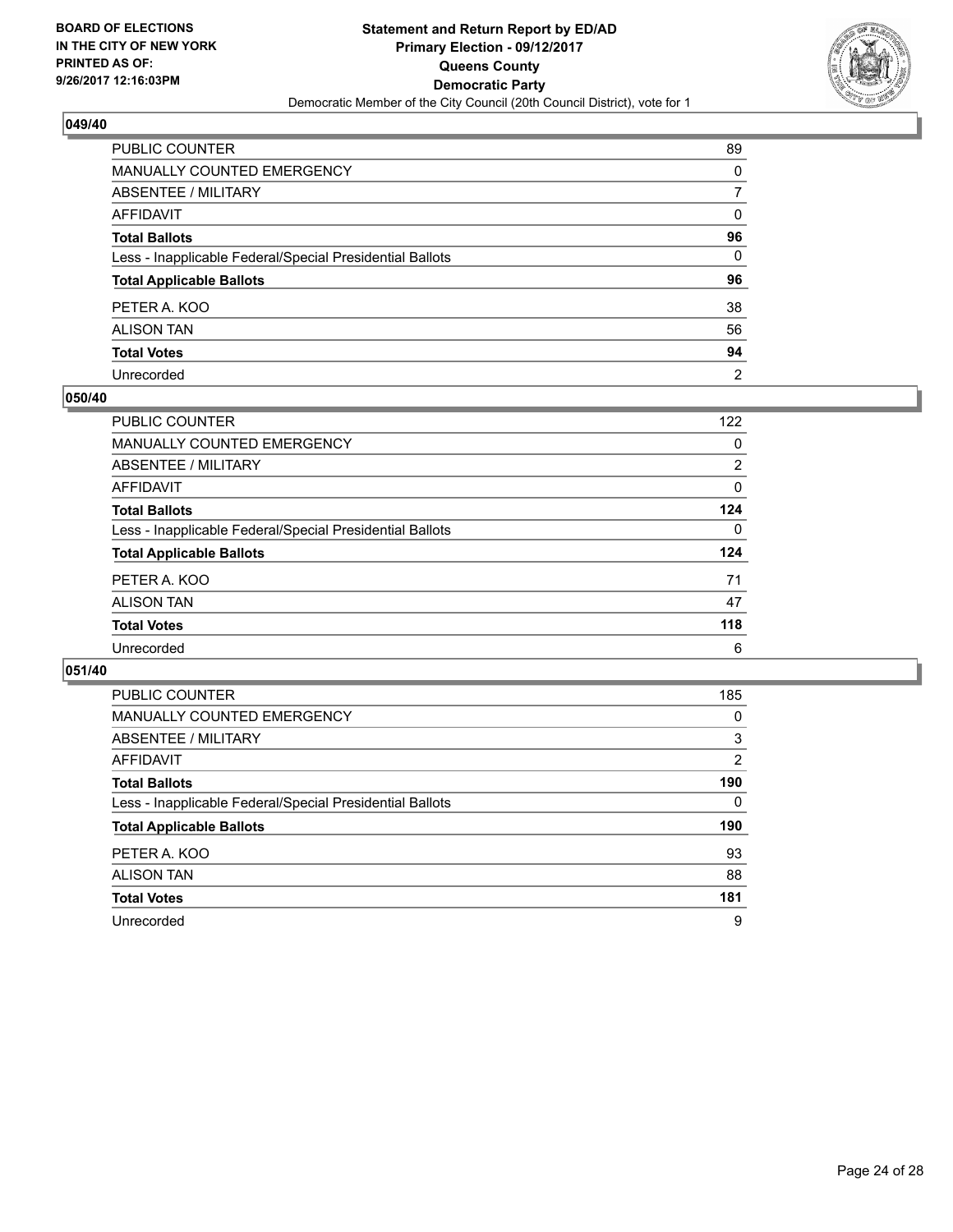

| PUBLIC COUNTER                                           | 58 |
|----------------------------------------------------------|----|
| MANUALLY COUNTED EMERGENCY                               | 0  |
| ABSENTEE / MILITARY                                      | 18 |
| AFFIDAVIT                                                | 0  |
| <b>Total Ballots</b>                                     | 76 |
| Less - Inapplicable Federal/Special Presidential Ballots | 0  |
| <b>Total Applicable Ballots</b>                          | 76 |
| PETER A. KOO                                             | 43 |
| ALISON TAN                                               | 26 |
| <b>Total Votes</b>                                       | 69 |
| Unrecorded                                               | 7  |

#### **053/40**

| PUBLIC COUNTER                                           | 54             |
|----------------------------------------------------------|----------------|
| MANUALLY COUNTED EMERGENCY                               | 0              |
| ABSENTEE / MILITARY                                      | $\overline{2}$ |
| AFFIDAVIT                                                | 0              |
| <b>Total Ballots</b>                                     | 56             |
| Less - Inapplicable Federal/Special Presidential Ballots | 0              |
| <b>Total Applicable Ballots</b>                          | 56             |
| PETER A. KOO                                             | 28             |
| <b>ALISON TAN</b>                                        | 27             |
| <b>Total Votes</b>                                       | 55             |
| Unrecorded                                               |                |

| <b>Total Votes</b>                                       | 0        |
|----------------------------------------------------------|----------|
| <b>ALISON TAN</b>                                        | $\Omega$ |
| PETER A. KOO                                             | $\Omega$ |
| <b>Total Applicable Ballots</b>                          | 0        |
| Less - Inapplicable Federal/Special Presidential Ballots | 0        |
| <b>Total Ballots</b>                                     | 0        |
| AFFIDAVIT                                                | 0        |
| ABSENTEE / MILITARY                                      | 0        |
| MANUALLY COUNTED EMERGENCY                               | 0        |
| <b>PUBLIC COUNTER</b>                                    | 0        |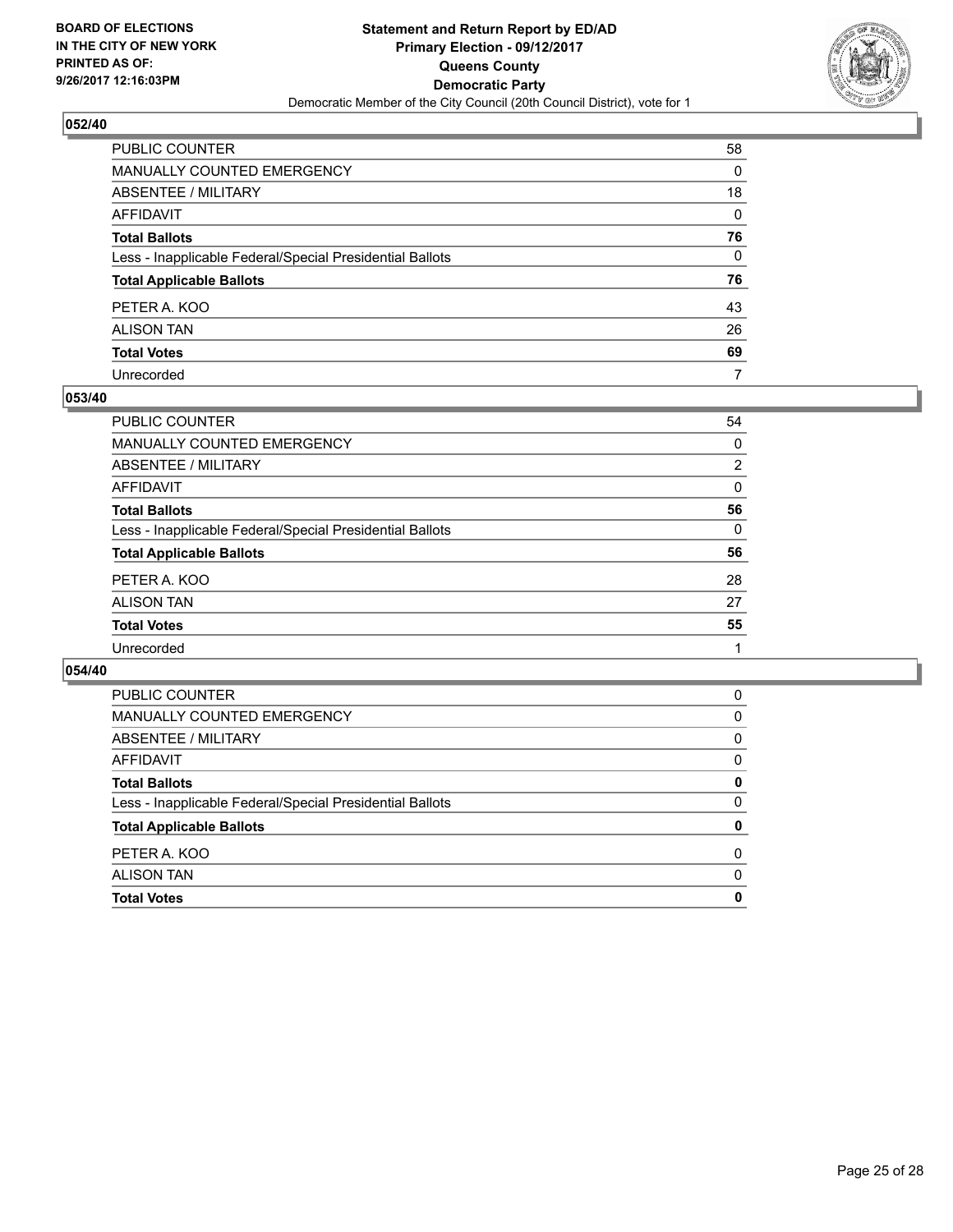

| PUBLIC COUNTER                                           | 93       |
|----------------------------------------------------------|----------|
| MANUALLY COUNTED EMERGENCY                               | 0        |
| <b>ABSENTEE / MILITARY</b>                               | 4        |
| AFFIDAVIT                                                | $\Omega$ |
| <b>Total Ballots</b>                                     | 97       |
| Less - Inapplicable Federal/Special Presidential Ballots | $\Omega$ |
| <b>Total Applicable Ballots</b>                          | 97       |
| PETER A. KOO                                             | 69       |
| <b>ALISON TAN</b>                                        | 28       |
| <b>Total Votes</b>                                       | 97       |

#### **057/40**

| PUBLIC COUNTER                                           | 73       |
|----------------------------------------------------------|----------|
| <b>MANUALLY COUNTED EMERGENCY</b>                        | $\Omega$ |
| <b>ABSENTEE / MILITARY</b>                               | 2        |
| <b>AFFIDAVIT</b>                                         |          |
| <b>Total Ballots</b>                                     | 76       |
| Less - Inapplicable Federal/Special Presidential Ballots | $\Omega$ |
| <b>Total Applicable Ballots</b>                          | 76       |
| PETER A. KOO                                             | 38       |
| <b>ALISON TAN</b>                                        | 37       |
| <b>Total Votes</b>                                       | 75       |
| Unrecorded                                               |          |
|                                                          |          |

| PUBLIC COUNTER                                           | 98  |
|----------------------------------------------------------|-----|
| MANUALLY COUNTED EMERGENCY                               | 0   |
| ABSENTEE / MILITARY                                      | 3   |
| AFFIDAVIT                                                | 0   |
| <b>Total Ballots</b>                                     | 101 |
| Less - Inapplicable Federal/Special Presidential Ballots | 0   |
| <b>Total Applicable Ballots</b>                          | 101 |
| PETER A. KOO                                             | 62  |
| <b>ALISON TAN</b>                                        | 36  |
| <b>Total Votes</b>                                       | 98  |
| Unrecorded                                               | 3   |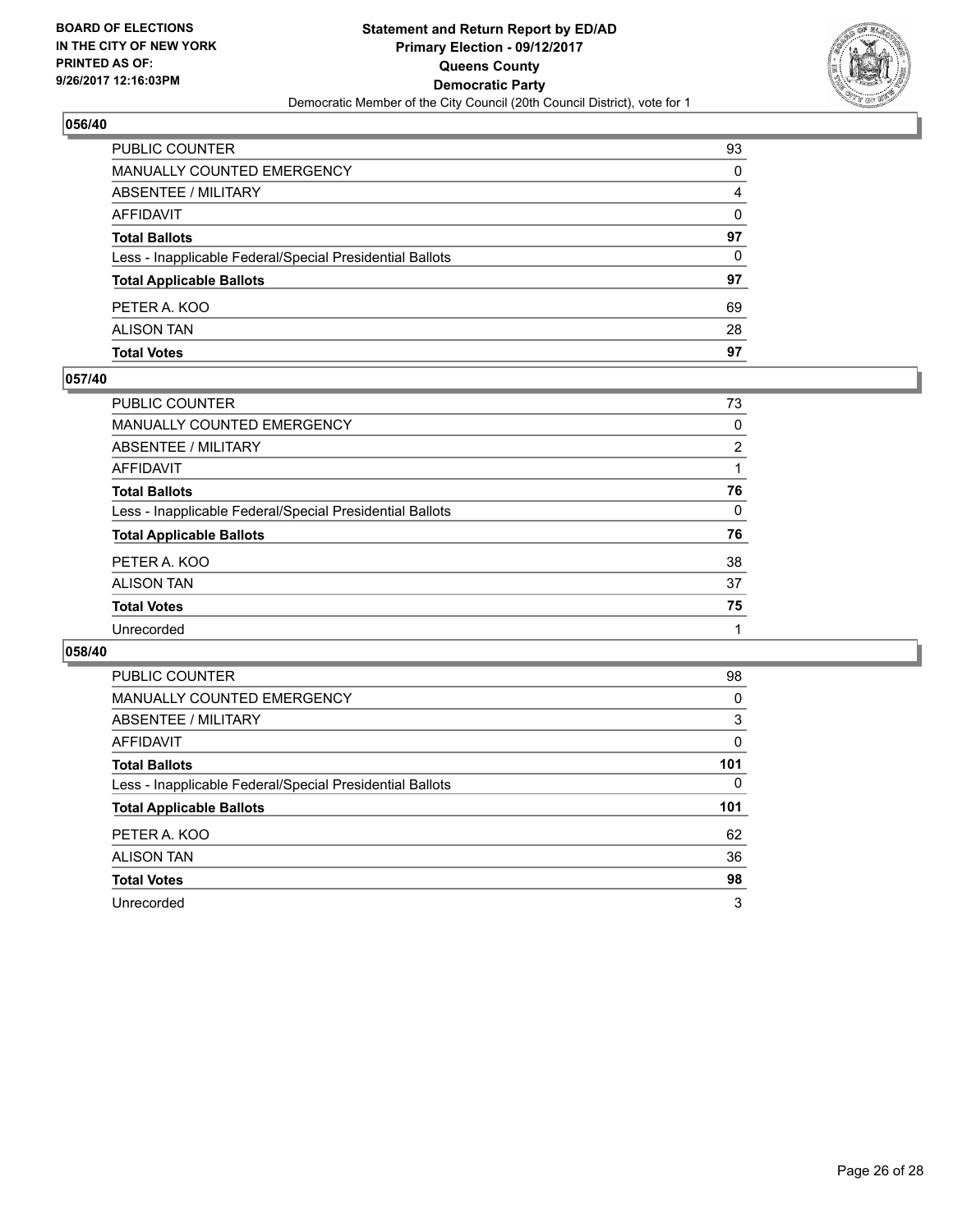

| <b>PUBLIC COUNTER</b>                                    | 82             |
|----------------------------------------------------------|----------------|
| <b>MANUALLY COUNTED EMERGENCY</b>                        | 0              |
| ABSENTEE / MILITARY                                      | $\overline{2}$ |
| AFFIDAVIT                                                | 0              |
| <b>Total Ballots</b>                                     | 84             |
| Less - Inapplicable Federal/Special Presidential Ballots | 0              |
| <b>Total Applicable Ballots</b>                          | 84             |
| PETER A. KOO                                             | 34             |
| <b>ALISON TAN</b>                                        | 46             |
| UNATTRIBUTABLE WRITE-IN (WRITE-IN)                       | $\overline{2}$ |
| <b>Total Votes</b>                                       | 82             |
| Unrecorded                                               | $\overline{2}$ |

| <b>PUBLIC COUNTER</b>                                    | 84             |
|----------------------------------------------------------|----------------|
| MANUALLY COUNTED EMERGENCY                               | 0              |
| ABSENTEE / MILITARY                                      | 3              |
| AFFIDAVIT                                                |                |
| <b>Total Ballots</b>                                     | 88             |
| Less - Inapplicable Federal/Special Presidential Ballots | 0              |
| <b>Total Applicable Ballots</b>                          | 88             |
| PETER A. KOO                                             | 43             |
| <b>ALISON TAN</b>                                        | 43             |
| <b>Total Votes</b>                                       | 86             |
| Unrecorded                                               | $\overline{2}$ |